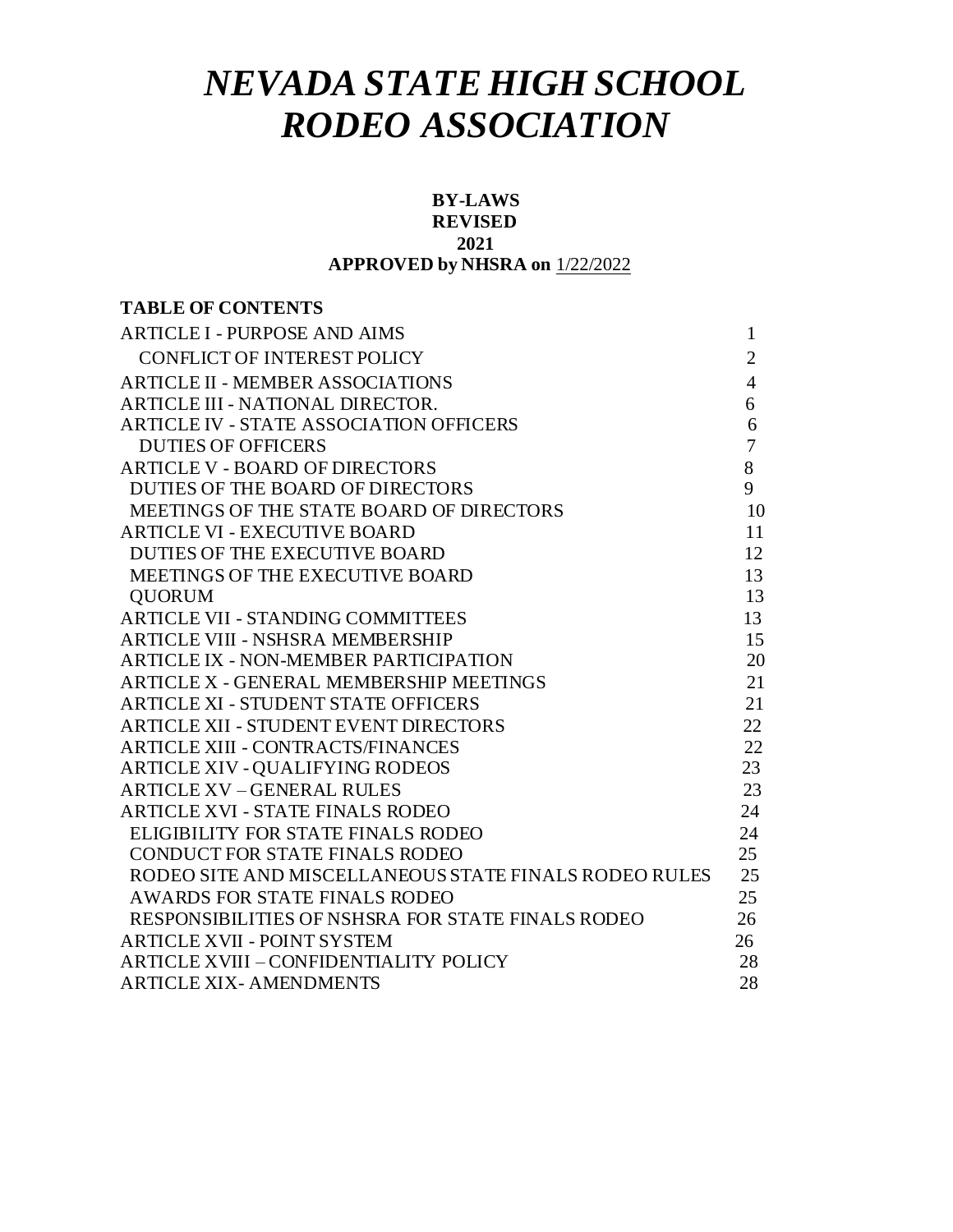#### <span id="page-1-0"></span>**BYLAWSOF THE NEVADA STATEHIGHSCHOOL RODEO ASSOCIATION**

## **ARTICLE I PURPOSE AND AIMS**

Section 1. In addition to the purposes and aims set forth by the National High School Rodeo Association ("NHSRA"), the Nevada State High School Rodeo Association ("NSHSRA")will:

a. Assist in the organization of rodeo clubs in the individual communities of the state;

b. Set the yearly schedule of qualifying rodeos.

c. Decide where the Nevada State High School Rodeo Finals and Jr. High Finals will be held; and

d. Produce the annual Nevada State High School and Jr. High Rodeo finals;

Section 2. The NSHSRA Constitution and By-Laws will pertain to all members in the High School and Jr. High division of the NSHSRA. The NHSRA Rule Book of the current year will govern all events. Any rules or regulations adopted by the NSHSRA that directly conflicts with the NHSRA are unenforceable to the extent of the conflict.

Section 3. The NSHSRA is organized for charitable and educational purposes, to promote and keep our Western Heritage alive in Nevada, to promote closer relationships among the people interested in this activity and the organizations they represent, TO PROMOTE THE HUMANE TREATMENT OF ANIMALS and to increase interest in the sport of rodeo by the youth of the state of Nevada.

Section 4. No part of the net earnings of the corporation shall inure to the benefit or be distributed to its members, trustees, officers or other persons, except that the corporation shall be authorized and empowered to pay reasonable compensation for services rendered and to make payments and distributions in furtherance of Sections 1, 2 and 3 above. No substantial part of the activities of the corporation shall be the carrying on of propaganda or otherwise attempting to influence legislation and the participation in or intervening in, including the publishing or distribution of statement(s), on any campaign on behalf of any candidate for public office. Notwithstanding any other provisions in these Bylaws, the corporation shall not carry on any other activities not permitted to be carried out.

- a. By a corporation exempt from Federal Income Tax under Section (c)(3) of the Internal Revenue Code of 1954 (or the corresponding provision of any future United States Internal Revenue Law); or
- b. By a corporation contribution(s) to which are deductible under Sections  $170(c)(2)$  of the Internal Revenue Code of 1954 (or the corresponding provision of any future United States Internal Revenue Law).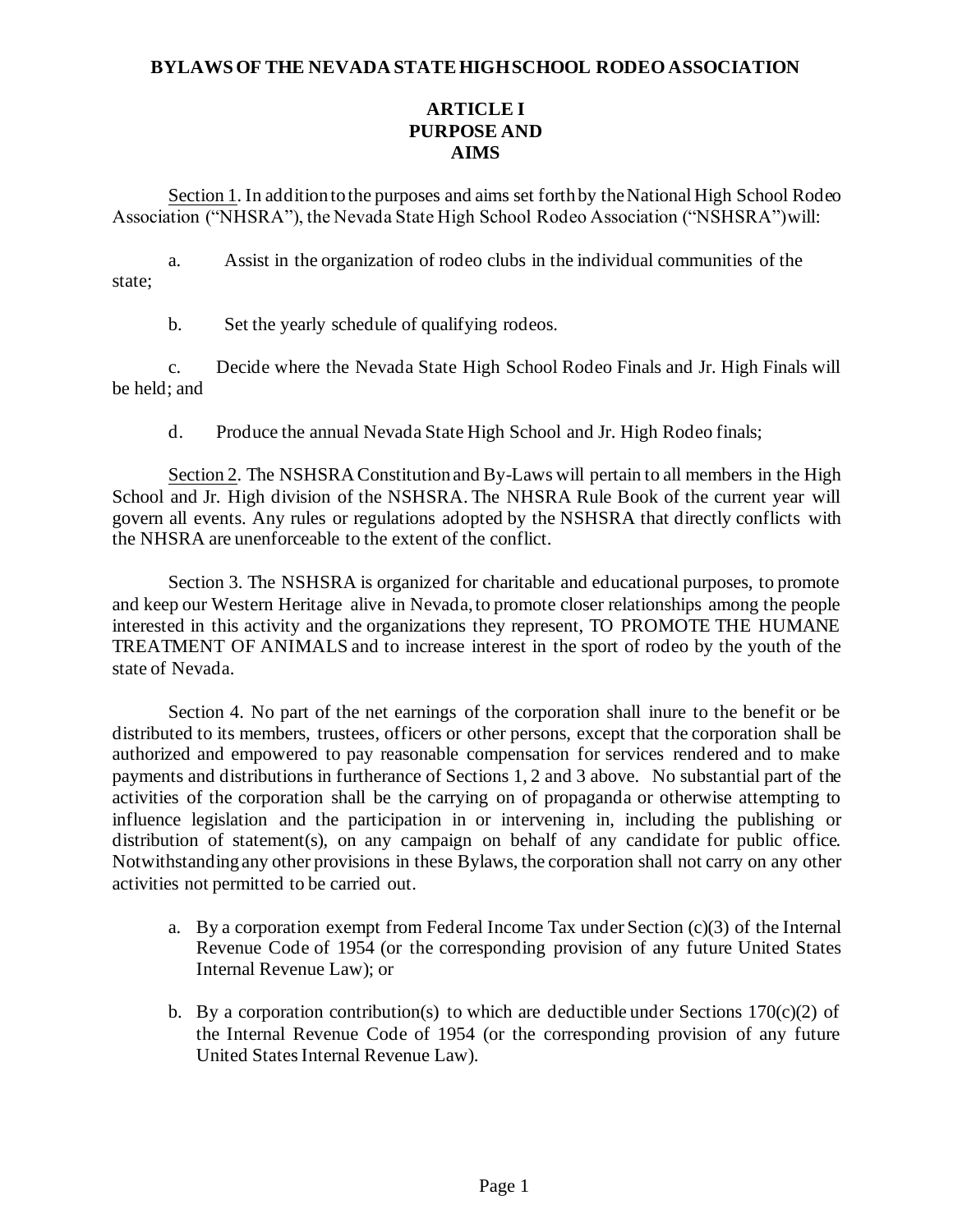Section 5. In the event of dissolution of this non-profit corporation, any assets belonging to the Nevada State High School Rodeo Association Inc., after paying or making provisions for the payment of all liabilities of the corporation, the corporation will dispose of assets of the corporation inclusively for the purposes of the corporation and in such manner or to such organization or organizations organized and operation exclusively for charitable, educational, religious or scientific purposes as shall at the time qualify as an exempt organization or organizations under Section  $501(c)(3)$  of the Internal Revenue Code of 1954 (or the corresponding provision of any future United States Internal Revenue Law) as the board of this corporation shall determine. Any such assets not so disposed of shall be disposed of by the Court of the County in which the principal office of the corporation has been located, as said Court shall determine to an organization or organizations organized and operated exclusively for such purposes.

## **CONFLICT OF INTEREST POLICY**

Section 1. The purpose of the following conflict of interest policy and procedure is to protect the tax exemption of the Nevada State High School Rodeo Association (hereinafter "NSHSRA") when it is contemplating entering into a transaction or arrangement and to prevent the personal interest officers, board members, staff members and volunteers from interfering with the performance of their duties to NSHSRA or its affiliated organizations, or result in personal financial, professional, or political gain on the part of such persons at the expense of NSHSRA, its affiliated organizations, its members, supporters, and/or other stakeholders. This policy is intended to supplement but not replace any applicable state and federal laws governing conflict of interest applicable to nonprofit and charitable organizations.

a. Definitions:

a) Conflict of Interest: means a conflict, or the appearance of a conflict, between the private interests and official responsibilities of an interested person. Interested persons include officers, board members, secretaries, and other volunteers of the NSHSRA.

b) Board: means Board of Directors and the Executive Board of Directors.

c) Financial Interest: means any person having a financial interest directly or indirectly through business investment or family, and:

(a) an ownership or investment interest in any entity with which the NHSRA has a transaction or an investment;

(b) a compensation arrangement with the NHSRA; or

(c) a potential ownership or investment account interest in, or compensation arrangement with any or individual with which the NHSRA is negotiating a transaction or arrangement.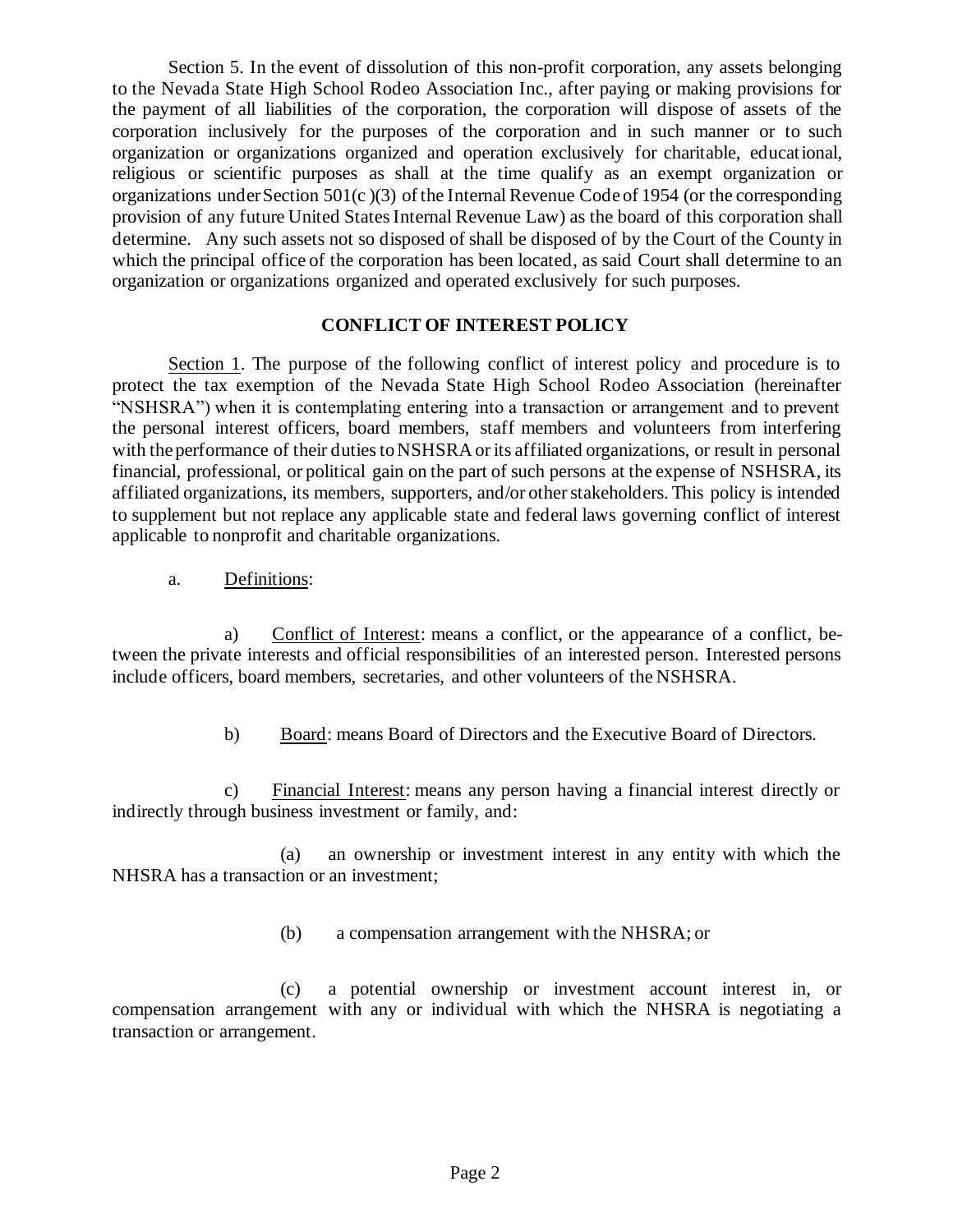d) Interested Person: means any director, principal officer, or member of a committee with governing board delegated powers, who has a direct or indirect financial interest in the transaction.

e) Member: means a student or adult member of the NSHSRA and its affiliated organizations and Member Associations.

f) Officer: means an officer of the Board of Directors.

g) Volunteer: means a person – other than a board member – who does not receive compensation for services and expertise provided to the NSHSRA and retains d ecision making authority to commit resources of the organization, including the Member Associations' resources.

h) Staff Member: means a person who receives all or part of her/his income from the payroll of NSHSRA, meaning the State Secretary, Treasurer and Points Keepers.

i) Supporter: means corporations, foundations, individuals,  $501(c)(3)$ nonprofits, and other nonprofit organizations that contribute to the NSHSRA or its affiliated organizations or Member Associations.

Policy and Practices

1) Full disclosure, by notice in writing, shall be made by the interested person to the full Board of Directors of all conflicts of interest, including but not limited to thefollowing:

(a) a board member is related to another board member or staff member by blood, marriage or domestic partnership;

(b) a board member, a board member's spouse, domestic partner, blood relation, business partner, or the board member's organization stands to benefit from an NSHSRA transaction, or a staff member of such organization receives payment for NSHSRA for any subcontract, goods, or services other than as part of her/his regular job responsibilities or as reimbursement for reasonable expenses incurred as provided in NSHSRA policy;

(c) a board member's organization, business or employer receives direct funding from the NSHSRA;

(d) a board member or staff member is a member of the governing body of a contributor to NSHSRA; or

(e) a secretary or volunteer working on behalf of the NSHSRA who meets any of the situations or criteria listed above.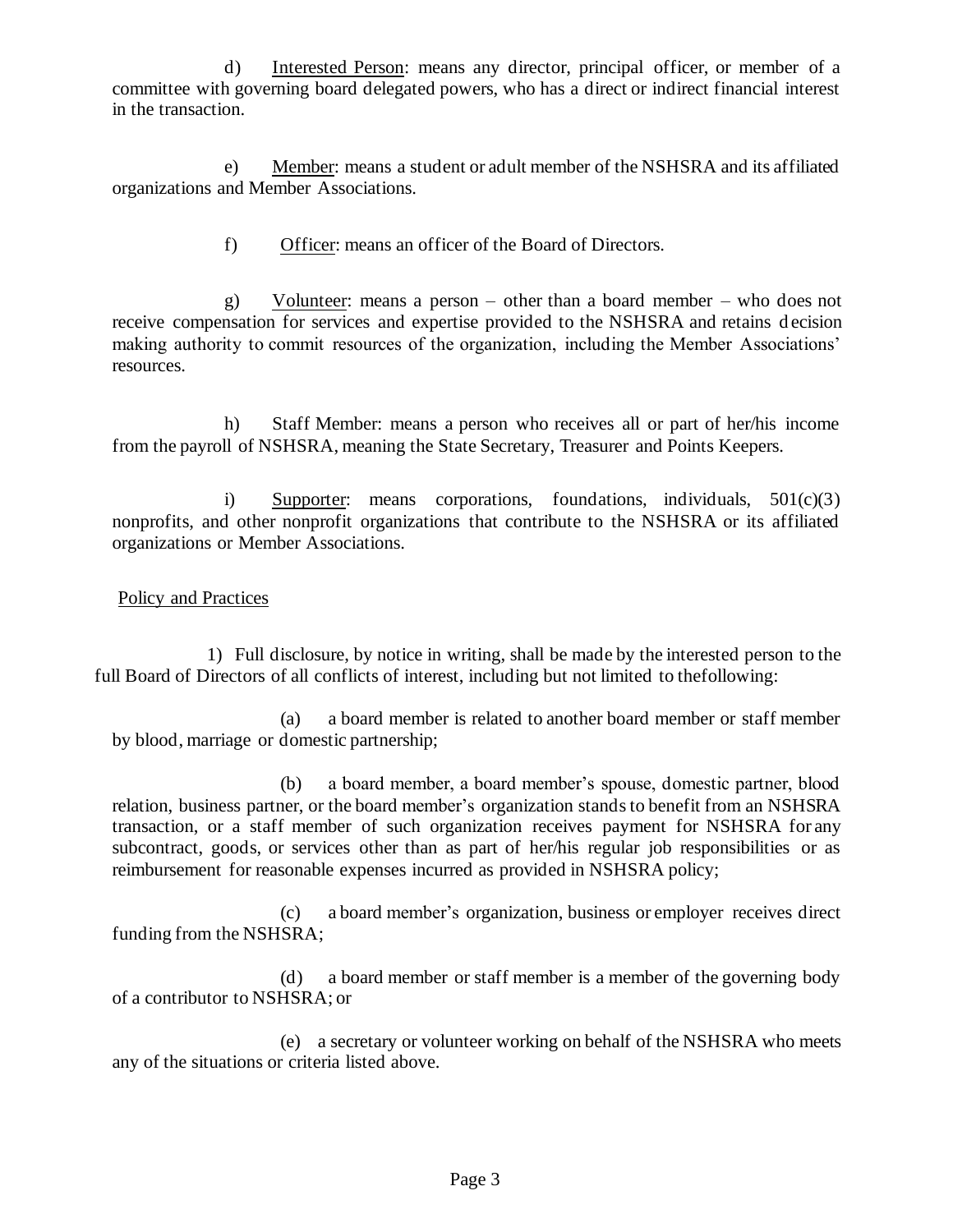2) Following full disclosure of a possible conflict of interest or any condition listed above, the Executive Board of the Board of Directors shall determine whether a conflict of interest exists and, if so, the Executive Board shall vote to authorize or reject the transaction or take any other action deemed necessary to address the conflict and protect the NSHSRA's best interests.

3) A Board member, officer, or staff member shall not participate in any discussion or debate of the Executive Board or the Board of Directors, or of any committee or subcommittee thereof in which the subject of discussion is a contract, transaction, or situation in which there may be a perceived as or is an actual conflict of interest. However, they may be present to provide clarifying information in such a discussion or debate unless objected to by any present board member. Moreover, the Board member, officer, or staff member shall not reach out to any voting member of the Executive Board to try to persuade them into voting in favor of their contract, transaction, or situation which may be perceived as or is an actual conflict of interest.

4) Anyone in a position to make decisions about spending the NSHSRA's resources who also stands to benefit from that decision – has an affirmative duty to disclose that conflict as soon as it arises (or becomes apparent); she/he should not participate in any final decisions.

5) A copy of this policy shall be included in the NSHSRA Rule Book.

6) Each board member, officer, staff member and volunteer shall annually sign a statement which affirms such person:

- a. has received a copy of this conflict of interest policy;
- b. has read and understands the policy;
- c. has agreed to comply with the policy; and

d. understands that the NSHSRA is a nonprofit corporation and in order to maintain its federal, state and local tax exemption the NSHSRA must engage primarily in activities which accomplish one or more of its tax-exempt purposes.

### **ARTICLE II MEMBER ASSOCIATIONS**

<span id="page-4-0"></span>Section 1. For clarity, cities, towns or affiliated bodiesthat are members shall be called "Member Associations".

a. Cities, towns or affiliated bodies may be recognized as Member Associations and issued a charter upon approval of their articles of incorporation or constitution and bylaws, by a majority vote of the Nevada State High School Rodeo Association ("NSHSRA") Board of Directors. The NSHSRA will only approve one Member Association from any city, town or affiliated body as a Member Association. All Members of the Member Association must also beMembers of the NSHSRA in eitherthe High School or Jr. High School division.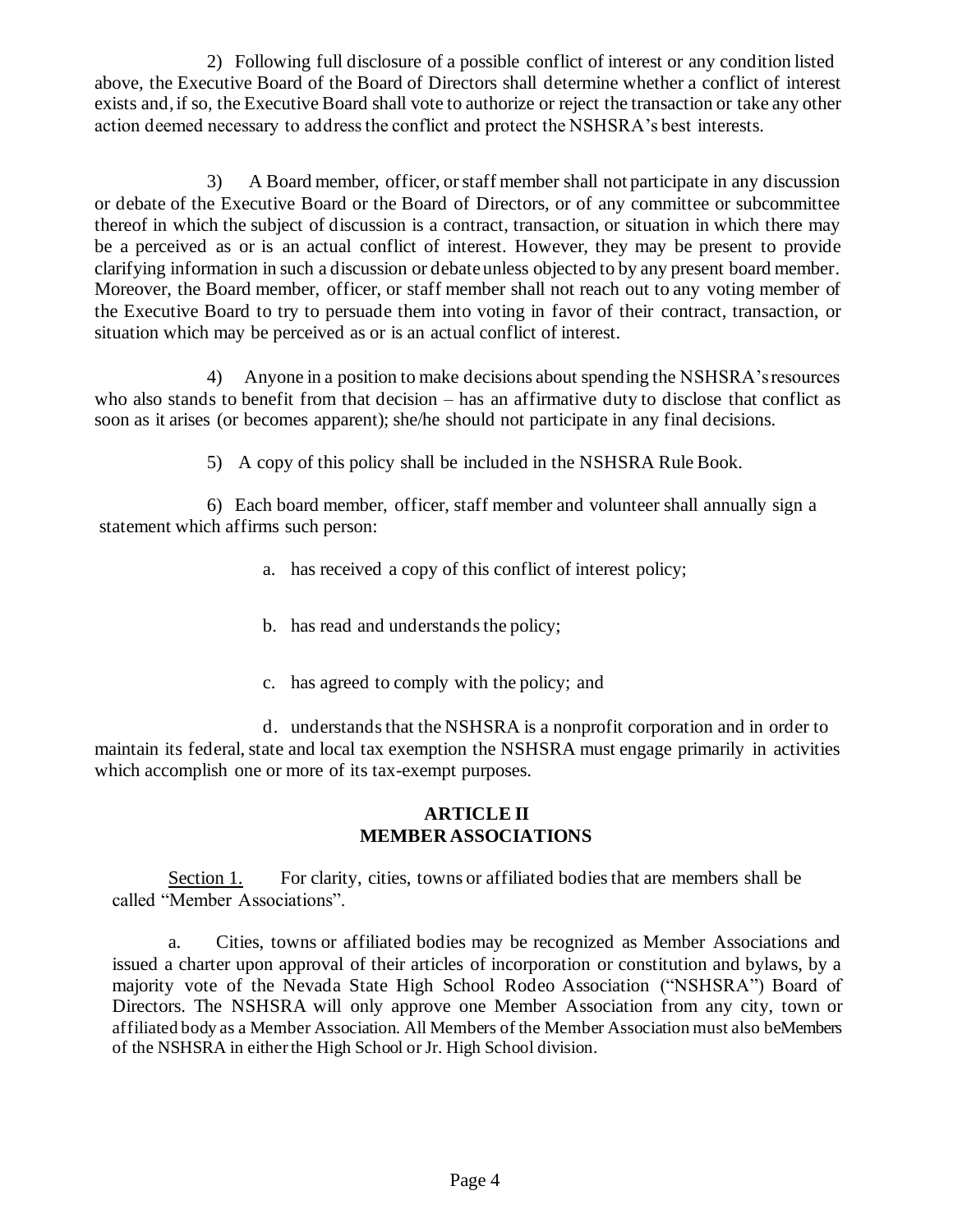b. The NSHSRA Board of Directors may place a Member Association on disciplinary probation based upon sufficient evidence the Member Association is marring the good name of high school rodeo by dishonesty at approved qualifying rodeos, state finals rodeo or national finals rodeos, by other similar and equally undesirable acts or by failure to comply with these bylaws or by failure to comply with the National High School Rodeo Association ("NHSRA") or NSHSRA governing documents and rules ("Rules"). The Executive Board will convene as soon as possible to consider cases which may require a Member Association be temporarily placed on disciplinary probation pending a properly noticed meeting with a quorum of the Board of Directors present. For a Member Association to be placed on disciplinary probation, a majority vote of the Board of Directors shall be required. The length of disciplinary probation shall be identified in the meeting and any requirements needing to be met by the Member Association to be removed from disciplinary probation must be provided to the Member Association at the time of the meeting of the Board of Directors. The Executive Board shall provide a written notice to the Member Association and its members of the terms and conditions of the disciplinary probation. A Member Association on disciplinary probation shall not be entitled to vote on any matter before the NSHSRA Board of Directors.

c. The NSHSRA Board of Directors may revoke the charter and membership of a Member Association at any properly noticed meeting with a quorum of the Board of Directors present and upon a showing that the Member Association is marring the good name of high school rodeo by dishonesty at approved qualifying rodeos, state finals rodeo or national finals rodeo, by other similar and equally undesirable acts or by failure to comply with the Rules. The revocation of a charter and membership shall require a majority vote of the Board of Directors present at the meeting.

d. A Member Association whose charter has been revoked or fails to maintain its status as a Member Association may have its charter reinstated upon a majority vote of the NSHSRA Executive Board of Directors at a properly noticed meeting with a quorum of the Board of Directors present. A reinstated Member Association will be on disciplinary probation for two (2) years from the date of reinstatement.

e. A Member Association that has had its charter reinstated or seated two (2) new Directors in the same year, or a new Member Association whose charter has been approved by the NSHSRA Executive Board of Directors shall be on probation for two (2) years and shall not be eligible to host the State Finals Rodeo while on probation.

f. Any Member Association on probation will submit a \$150.00 deposit to the NSHSRA thirty (30) days in advance of its rodeo to cover the legitimate expenses incurred by the NSHSRA Board of Directors or Officers to assist with and monitor the qualifying rodeo sponsored by the probationary Member Association. The total expenses of the Board of Directors or Officers appointed to assist with and monitor the qualifying rodeo shall be paid by the Member Association. In the event a balance remains after payment of all legitimate expenses, the balance shall be refunded to the Member Association.

g. Any Member Association on disciplinary probation will submit a \$500.00 deposit to the NSHSRA thirty (30) calendar days in advance of its rodeo to cover legitimate expenses incurred by the NSHSRA Board of Directors or Officers to participate in the planning, stock draw and organization of the rodeo, and to monitor qualified rodeos sponsored by the probationary Member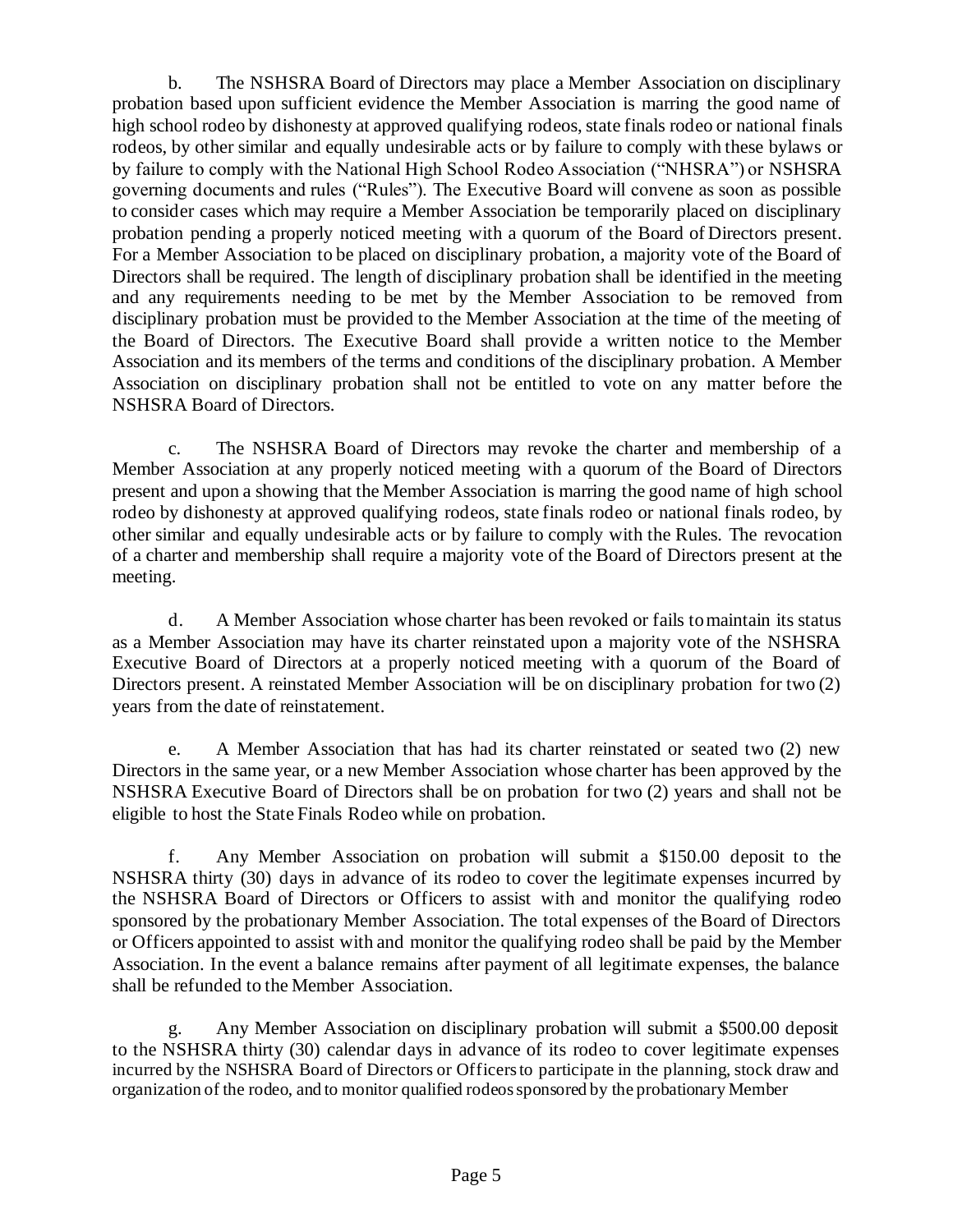Association. In the event a balance remains after payment of all legitimate expenses, the balance shall be refunded to the Member Association.

Section 2. A Member Association may resign or be classified as an inactive member of the State Association by a letter to the NSHSRA Board of Directors. Upon review of the reasons stated in the letter, the NSHSRA Board of Directors may accept the resignation, but Member Association dues will not be refunded.

Section 3. Any Member Association filing any suit or action against the NSHSRA, its affiliates or sanctioning body shall lose its rights as a Member Association until reinstated by a majority vote of the Executive Board of Directors. The Member Association shall be responsible for the costs and attorney's fees the NSHSRA incurred in defense of the suit or action upon a finding in favor of the NSHSRA on any claim. As a condition to reinstatement, theMember Association shall reimburse the NSHSRA all attorneys' fees and costs in defense of the action.

Section 4. The NSHSRA Board of Directors shall set the Member Association annual dues at the fall meeting prior to the first approved qualifying rodeo. Each Member Association shall pay the dues to the NSHSRA Secretary before the first qualifying rodeo. A Member Association failing to pay its dues shall have its charter revoked and lose all Member Association rights. The charter may be reinstated upon payment within thirty (30) calendar days from the original due date plus a \$50.00 fine. The Directors for any Member Association who has failed to pay its dues shall not have any right to vote until the dues plus any accrued fine are paid.

### **ARTICLE III NATIONAL DIRECTOR**

<span id="page-6-0"></span>Section 1. The National Director from Nevada will be nominated by and from the Board of Directors and the term of the National Director will be in accordance with the NHSRA rules.

a. The National Director will attend meetings of the NHSRA and the NSHSRA shall reimburse the National Director's legitimate expenses.

b. The Jr. High National Director from Nevada will be appointed in accordance with the NSHSRA rules.

#### **ARTICLE IV STATE ASSOCIATION OFFICERS**

Section 1. **OFFICERS**: The NSHSRA Officers shall consist of the President, Vice President, elected by secret ballot pursuant to Article VI and a Secretary and Treasurer elected by secret ballot as follows:

a. **The President** shall be elected at the state finals rodeo meeting, assuming office at the fall meeting, each year and must be a Director of a Member Association at the time of the election. The President's term shall be for a period of one (1) year. Any Director who has held the office of President may not serve more than three (3) terms.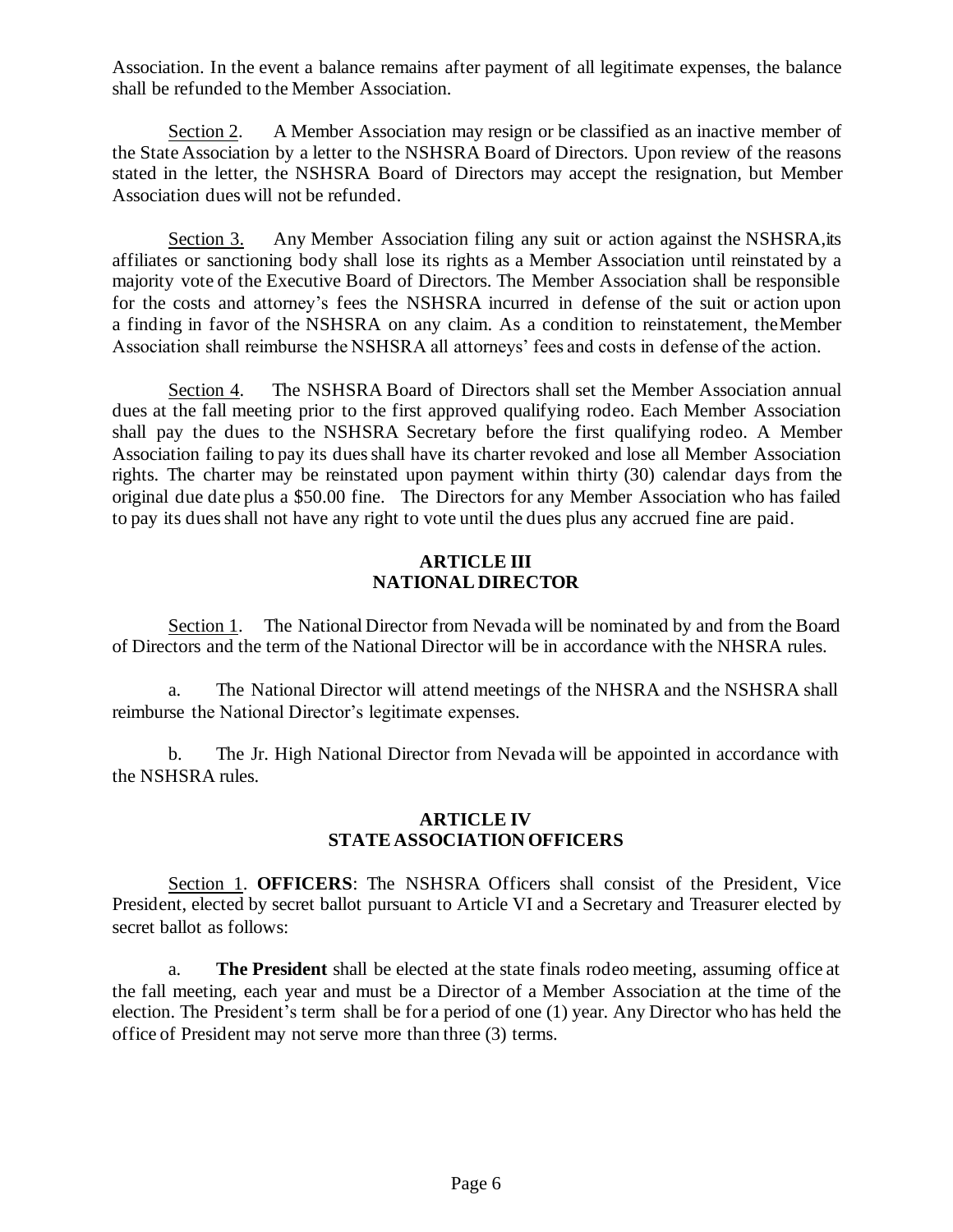b. **The Vice President** shall be elected at the state finals rodeo meeting, assuming office at the fall meeting, each year and must be a Director of a Member Association at the time of the election. The Vice President's terms shall be for a period of one (1) year. Any Director who has held the office of Vice President may not serve more than three (3) terms.

c**. Secretary**: The Board of Directors shall elect a Secretary to serve at the pleasure of the NSHSRA annually at the fall full board meeting. The Board of Directors shall review, approve and/or modify the Secretary's salary annually at the Fall Meeting. The Secretary shall have a voteon the full board. Upon a Motion by a Director and a majority vote of the Board of Directors at a meeting properly noticed according to these Bylaws, the Secretary may be removed from office for any reason and a new Secretary elected.

d. **Treasurer**: The Board of Directors shall elect a Treasurer to serve at the pleasure of the NSHSRA annually at the fall full board meeting. The Board of Directors shall review, approve and/or modify Treasurer's salary annually at the Fall Meeting. The treasure shall have a vote on the full Board of Directors. By a two thirds (2/3) vote and for any reason, the Executive Board may remove the Treasurer from office and appoint a temporary Treasurer to fill the position until the fall meeting when a new Treasurer must be elected by the Board of Directors. Upon a Motion by a Director and a majority vote of a majority of the Board of Directors at a meeting properly noticed according to these Rules Bylaws, the Treasurer may be removed from office for any reason and a new Treasurer elected.

## **DUTIES OF OFFICERS**

The NSHSRA Officers shall perform the duties usually performed by such officers, together with such duties as shall be prescribed by the NSHSRA and NHSRA Rules as follows:

a. The President shall be the chairman of the Board of Directors and of the Executive Board and an ex-officio member of all committees except the committee on nominations.

b. In the absence of the President, the Vice President shall assume the duties of the President. In the event a vacancy occurs in the office of the President, the Vice President shall serve as President until the next annual elections are held.

c. The Secretary shall perform the duties in the work description at the time the position was accepted and shall accept, confirm and record all activities related to (a) theNSHSRA/NHSRA Membership and (b) Member Associations and each Member and Member Association's compliance the NSHSRA and NHSRA Rules. The Secretary shall be the rodeo secretary for qualifying rodeos and all entries, entry fees and other charges and fees required for the State Finals Rodeo according to NSHSRA and NHSRA Rules.

d. The Treasurer shall perform the duties detailed in the work description at the time the position was accepted, be responsible for collecting and disbursing all monies owed to the NSHSRA for and at the State Finals Rodeos and shall be responsible for filing all necessary forms and documents to comply with the Internal Revenue Service statutes, rules and regulations and Nevada Revised Statutes, rules and regulations.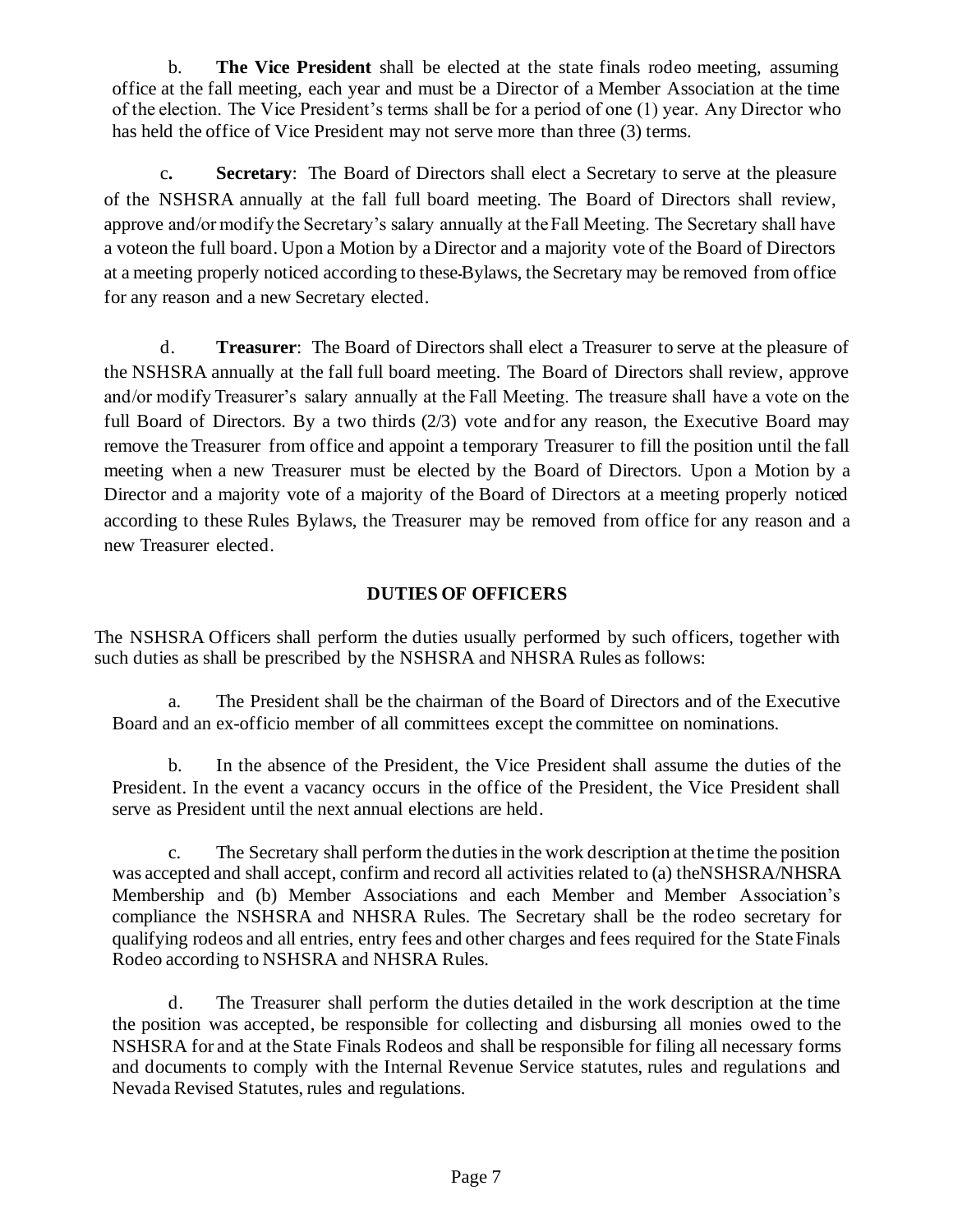## **ARTICLE V BOARD OF DIRECTORS**

<span id="page-8-0"></span>Section 1. There shall be a Board of Directors of the Association that shall consist of two (2) State Directors from each Member Association who must reside in the state of Nevada and county of origin, the National Director for the High School division, the National Director for Junior High School division and the President, the Vice-President, and all the Student Officers and the Queen.

Section 2. Each Member Association will submit the names of two (2) nominees for State Directors to the Secretary twenty (20) calendar days prior to the meeting held in conjunction with the State Finals Rodeo, the fall meeting or the mid-winter meeting when a vacancy occurs in the Member Association. In the event no nominations are received from the Member Association, the Nominating Committee shall select two (2) individuals from said Member Association. Additional nominations for director may be made from the floor by duly seated Directors. Directors will be seated immediately upon State Board of Director's approvalof the nomination(s).

Section 3. To nominate a new Director or reseat an existing Director, a letter of verification, signed by at least three (3) student officers of the Member Association must be submitted to the Secretary twenty (20) calendar days prior to the meeting held in conjunction with the State Finals Rodeo, the fall meeting, or the mid-winter meeting. A majority vote of the Board of Directors at a properly noticed meeting shall be required to seat a Director.

a. A nominee for Director must be present at the State Board of Directors meeting to be seated to a term as State Director.

b. A Director will serve a term of three (3) years unless the Director is fulfilling the unexpired term of the previous Director. A Director seated to replace a Director who has been removed or has resigned during the term, shall serve the unexpired term of the Director being replaced and then must be reseated or replaced according to Sections 2 and 3 above.

c. The term of the Directors for Member Associations seating two (2) new Directors (as in the case of a new club) shall be staggered. The Member Association's letter of verification shall designate the Director to serve a two (2) year term and the Director to serve a three (3) year term. The Director serving the two (2) year term must be reappointed or replaced at the expiration of the staggered two (2) year term. At the end of the staggered term, the term shall be for three (3) years. The Director serving the three (3) year term shall serve according to these Rules.

d. Regardless of the month appointed, a Director's seat shall be appointed or reappointed at the High School State Finals Meeting not more than three (3) years from the date any Director was originally seated.

 e. No two members of the same family may serve as Directors for a Member Association at the same time unless the Executive Board finds special circumstances exist to release a Member Association from this provision.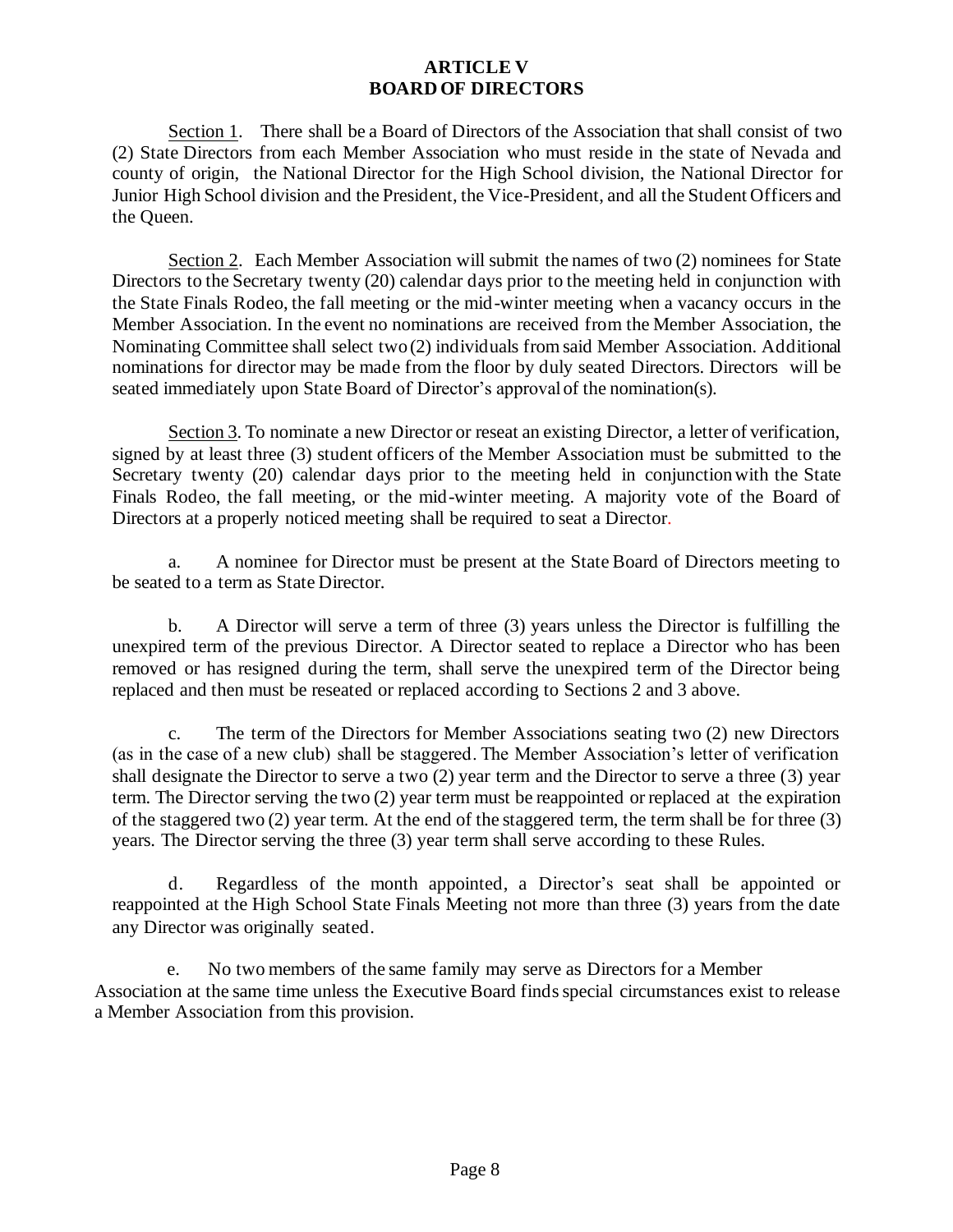Section 4. Only the NSHSRA Board of Directors can remove a Director before the term expires upon a showing that the removal would be in the best interest of the NSHSRA or when the Director has missed more than two (2) consecutive NSHSRA meetings. Member Associations may not remove State Directors from office, except the State Directors from their Association by majority vote of the Members or failure to move to reappoint a Member Association Director.

Section 5. Proxy. In the absence of one or both Directors from a Member Association, an alternate Director may be seated at the start of the NSHSRA's Board of Directors meeting(s) withthe right to vote at that meeting only.

a. The absent seated Director must provide a written and signed proxy, which may be delivered by the proxy, to the Secretary prior to the start of the meeting. For the fall and midwinter meetings only, an email sent by the State Director to the Secretary in advance of the meeting, shall suffice to have a proxy seated. If both State Directors from a Member Association are absent, the NSHSRA will only seat one (1) alternate Director with voting privileges. Failure to provide a proxy pursuant to this section, shall result in no vote for the absent Director.

b. Any Member Association not represented by two (2) Directors or one (1) Director and an alternate at two (2) consecutive NSHSRA meetings shall lose all voting rights and be inactive until the Member Association is reinstated as active by a majority vote of the Board of Directors at a properly noticed meeting.

c. All five (5) Student Officers and the Queen shall be seated on the Board of Directors with a right to vote. In the absence of a student officer, an alternate student member may be seated at the start of the meeting with voting privileges at that meeting only when a written and signed proxy has been provided by the absent Student Officer to the Secretary prior to the start of the meeting. The student member with the proxy may provide that written proxy to the Secretary at the start of the meeting. If no written proxy is provided, there shall not be a proxy seated for that student officer.

Section 6. No Member Association shall have more than (2) votes on the Board of Directors or on the Executive Board. Student Officers and Officers are exempt from this rule.

# **DUTIES OF THE BOARD OF DIRECTORS**

The NSHSRA State Board of Directors shall:

a. Transact the general business of the NSHSRA;

b. Establish administrative policies governing the affairs of the NSHSRA's growth and development;

c. Act upon applications for NSHSRA Membership;

d. Have the power to fill all vacancies on the Board of Directors;

e. Provide for the proper care of the NSHSRA materials, equipment and funds:

f. All Directors will check in with the President or the President's appointed representative before the NSHSRA State Finals Rodeo for work assignments and areexpected to assist with putting on the State Finals Rodeo.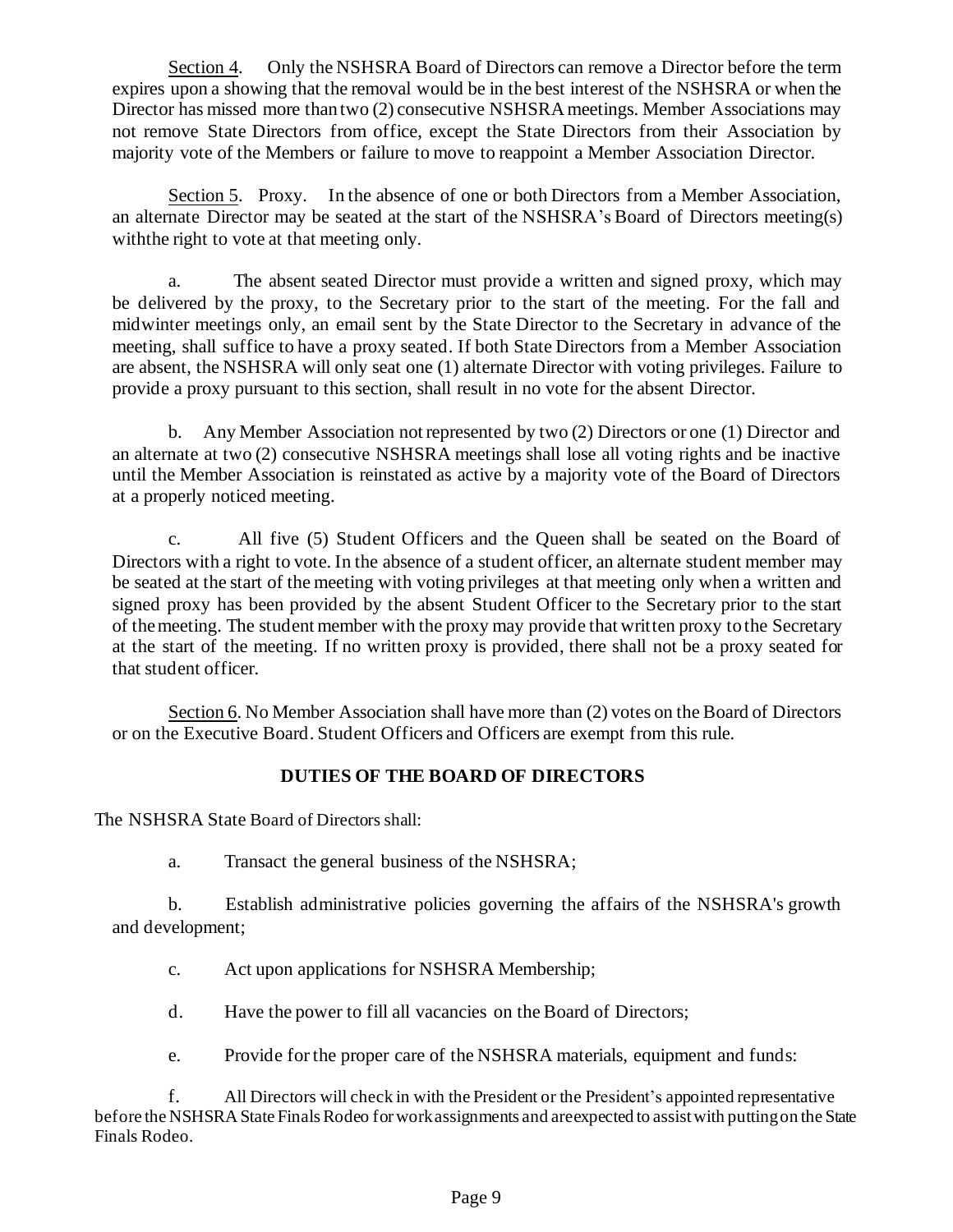g. Directors will assume all duties the State Board of Directors assigns.

## **MEETINGS OF THE STATE BOARD OF DIRECTORS**

Three (3) meetings of the State Board of Directors will be held each year as follows:

- a. a regular meeting shall be held at and in conjunction with the State Finals Rodeo before the first performance of the rodeo begins.
- b. a regular meeting ("Fall Meeting") shall be held following the National Finals Rodeo and preceding the first qualifying rodeo of the new rodeo year. The President shall set the date and location of this meeting at least 30 days in advance with proper notification to all Board Directors.
- c. a regular meeting ("mid-winter" meeting) shall be held each year preceding the first qualifying rodeo of the "spring" season. The President shall set the date and location of this meeting at least 30 days in advance with proper notification to all Board Directors.
- d. Notice of the regular meetings of the NSHSRA shall be given by the Secretary at least thirty (30) calendar days, and not more than sixty (60) calendar days, prior to the meeting date. The notice shall contain the designated time, date and location of each meeting. A Notice of any amendments to the bylaws or rule changes, proposed by the Rules Committee, the ExecutiveBoard or any Member Association shall be included in the notice of the meeting. Notice may be provided via electronic mail to each State Director, Officers, Student Officers and Members and posted to the website. Members who are not Student Officers are encouraged to attend.
- e. The order of business will be set at the beginning of the meeting and will include, but not be limited to:
	- 1) Pledge of Allegiance
	- 2) Call to order;
	- 2) Roll call, seating of delegates;
	- 3) Minutes of previous meetings;
	- 4) Report of other officers;
	- 5) Report of student officers;
	- 6) National High School Director's report;
	- 7) National Junior High School Director's report;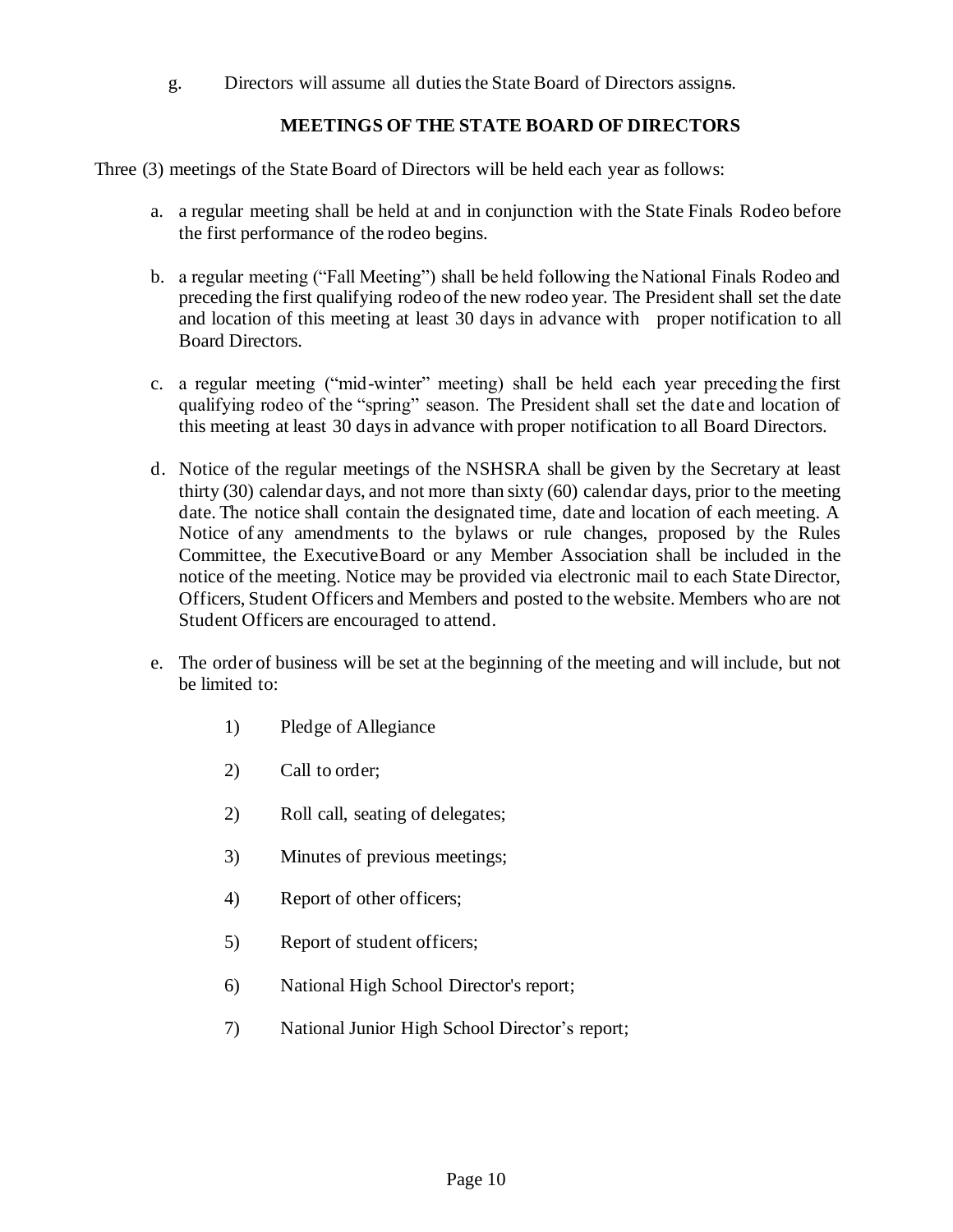- 8) Committee reports;
- 9) Old business;
- 10) New business;
- 11) Good of the Association; and
- 12) Adjournment.
- f. The meetings will be conducted under Roberts Rules of Order.
- g. A majority of the State Directors shall constitute a quorum.
- h. The President may call a Special meeting of the Board of Directors on seven (7) calendar days' notice to each Director by personal service, mail, email, fax, or telephone and shall designate the time and place of such meeting and topic or topics to be addressed in the notice. In the event a full Board of Director's meeting is necessary, the President will make a reasonable attempt to schedule and conduct the meeting in conjunction with a qualifying rodeo.

## **ARTICLE VI EXECUTIVE BOARD**

<span id="page-11-0"></span>Section 1. There shall be an Executive Board of the NSHSRA composed of the President, Vice President, the National Director from Nevada for High School, the National Director for Nevada for Junior High School, the Past President, the Student President, and one (1) Director from each region of the State-- Northern, Central and Southern.

Section 2. The Secretary shall schedule, send out notices and attend Executive Board meetings but shall not be entitled to vote. The Secretary shall take and publish minutes from the Executive Board meeting to all State Directors via email, once the minutes have been approved by the Executive Board and post to the website.

Section 3. The three (3) regional Executive Board Members will be elected by and from the Board of Directors.

a. The Member Associations for the three (3) regions may be changed or modified as necessary, for the purpose of defining qualifying rodeos and Executive Board representation:

1) The Northern Region shall consist of the White Pine, Wells, Battle Mountain, Lovelock, Eureka, Elko and Winnemucca Member Associations.

2) The Central Region shall consist of the Douglas-Carson, Washoe County, Fallon, Yerington, Walker River and Spanish Springs Member Associations.

3) The Southern region shall be composed of the Moapa, Las Vegas, Alamo, Boulder City, Lincoln County and Pahrump Member Associations.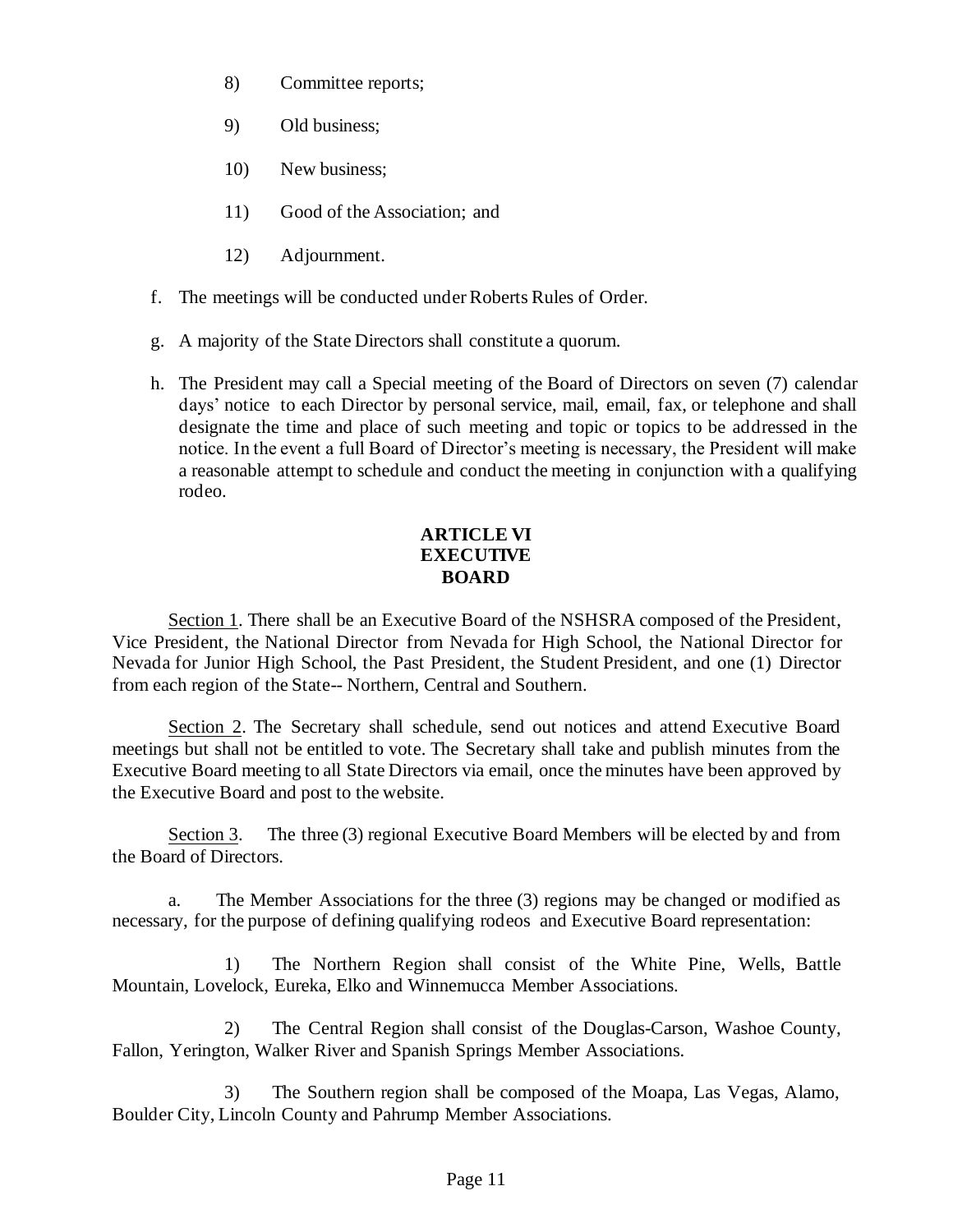b. The President shall appoint from the Board of Directors, an alternate Executive Board Member from each of the three (3) regions to insure a quorum at each Executive Board meeting. The alternates will not have a vote if the regular elected Executive Board Member is present. In the event an Executive Board Member from one of the regions is unavailable for a meeting, the alternate shall replace that absent member at that meeting alone.

1) Effective August 2021, the Northern Regional Representative shall serve a one (1) year term and shall be open for re-election in August 2022.

2) Effective August 2021, the Central Regional Representative shall serve a one (1) year term and shall be open for re-election in August 2022.

3) Effective August 2021, the Southern Regional Representative shall serve a one (1) year term and shall be open for re-election in August 2022.

4) The Regional Representatives shall be elected for a one (1) year term.

Section 4. In the absence of the Student President, the Student Vice-President shall attend the Executive Board meeting with the right to vote.

Section 5. The Past President shall serve on the Executive Board until the President ceases to serve. A Past President who is not a director will retain voting privileges on the Board of Directors for the duration of his term as immediate Past President.

# **DUTIES OF THE EXECUTIVE BOARD**

<span id="page-12-0"></span>a. The Executive Board shall have the power of the State Board of Directors to transact all business between the state meetings. Minutes from the Executive Board meetings will be sent to all Directors and members once the Executive Board has approved the minutes. Under no circumstances can the Executive Board overturn or inhibit a rule or bylaw the Board of Directors has adopted or approved.

b. The Executive Board shall have the power to temporarily fill any vacancies that occur on the Board of Directors or the Executive Board until the next regularly scheduled meeting of the entire Board of Directors.

c. The Executive Board shall serve as the Rules Committee and shall make the final decision on rules interpretation at the state level.

d. The Executive Board shall serve as a grievance committee to hear complaints, questions or problems that may arise during a qualifying rodeo or the state finals rodeo.

e. The Executive Board shall have the power to take any and all action necessary to enforce the NSHSRA Bylaws and Rules and the NHSRA, Bylaws and Rules regarding discipline and grievances, unless specifically reserved to the NHSRA.

f. If a quorum of the Executive Board does not exist to serve as a Grievance Committee, then the Grievance Committee shall consist of the Executive Board Members present plus a Director or Directors from the host Member Association.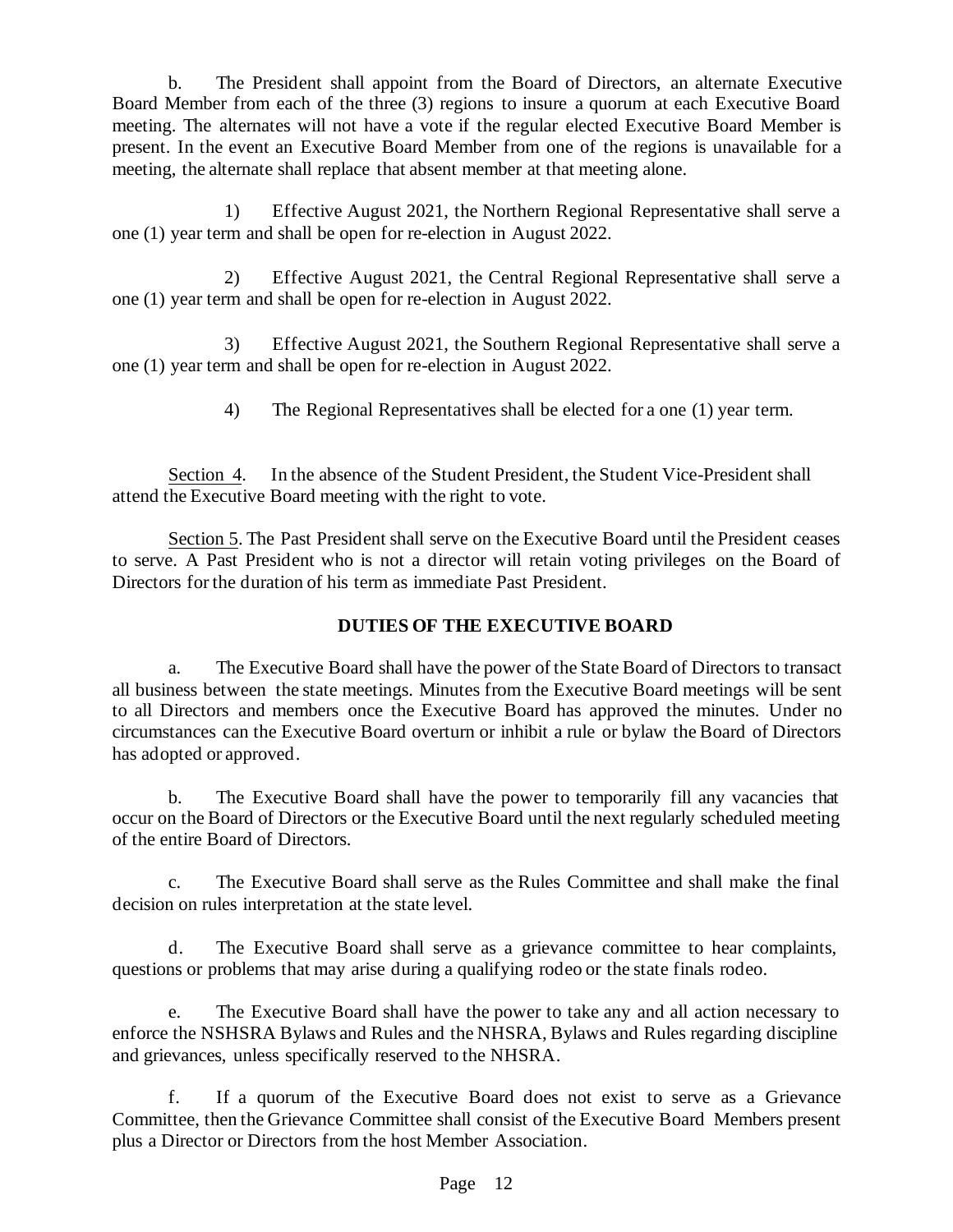<span id="page-13-0"></span>g. The executive Board shall serve as the Inspection Committee for the State Finals Rodeo.

#### **MEETINGS OF THE EXECUTIVE BOARD**.

a. The President may call meetings of the Executive Board when deemed necessary. The President shall have the Secretary notify the members and alternates of the Executive Board of the time, date and topic(s) via electronic mail. It is reasonable for the Executive Board to conduct its meetings via telephone if the matter or matters cannot be discussed at a qualifying rodeo.

b. Members of the Association, including Members and Directors are encouraged to attend all meetings of the Executive Board, unless the nature of the meeting, e.g., disciplinary action, eligibility concerns, are to be discussed. At any time, the Executive Board is going to discuss disciplinary action or other actions involving a specific Member, only Executive Board members and their alternatives shall be allowed to attend. For disciplinary processes involving a Member, NSHSRA shall follow the procedures identified in the NHSRA Rule book. No non-Executive Board member shall be allowed to remain in the meeting when issues pertaining to a specific member are discussed.

<span id="page-13-1"></span>**QUORUM.** A 2/3 majority of the Executive Board Members shall constitute aquorum at any meeting of the Executive Board.

## **ARTICLE VII STANDING COMMITTEES**

Section 1. Unless otherwise stated below, standing committee members shall be appointed by the President and approved by the Board of Directors at the fall meeting and shall answer to the full Board of Directors.

a. *Nomination Committee.* This committee shall submit a slate of nominees for the offices of the State Association at the regular meeting held in conjunction with the State Finals Rodeo. Nominations will also be accepted from the floor at the state meeting before elections are held. State Directors interested in running for a specific office are encouraged to announce their candidacy at the meeting held in conjunction with the State Finals Rodeo.

b. *Budget and Guidelines Committee***.** This committee shall be composed of the Executive Board Members and other State Directors the President may appoint. The Budget and Guidelines Committee will set guidelines for the management of the State Finals Rodeo. Such policies will include budget, personnel and conduct policies.

c. *Prize Committee.* This committee shall consist of the full board of Student Officers, the Secretary, the Treasurer and at least one State Director elected by the Board of Directors. The Secretary shall send out requests for bids to National Sponsors, as well as any other business or individual requesting to submit a bid. The Prize Committee shall submit recommendations for awards for the State Finals Rodeo at the mid-winter meeting as follows:

1) Bid specifications will be submitted to the Budget and Guidelines Committee for approval.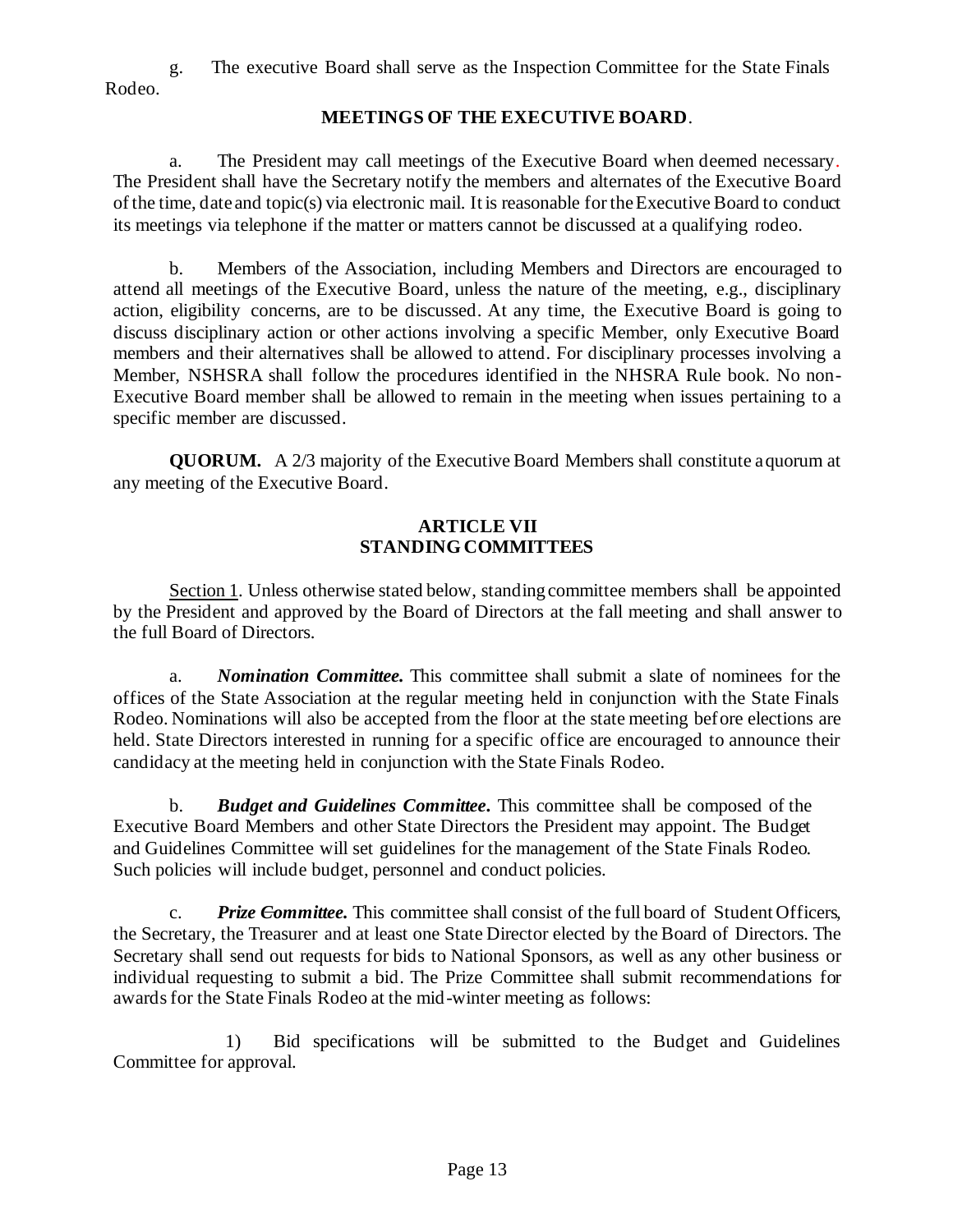2) Bids that meet the specifications will be accepted from companies and individuals. Prizes and awards contracts are valid for that year only. The final selection of awards will be made by the Board of Directors during the mid-winter meeting if possible or the Executive Board if the Prize Committee is unable to identify the prizes and costs by the mid-winter meeting. The Board of Directors shall approve the prize budget for State Finals for Junior High and High School divisions at the fall meeting.

d. *Rules Committee.* This committee shall be composed of the members of the Executive Board. It will review the rule book annually and shall accept and act upon proposed rule changes and new rules. Changes to the bylaws and rules shall be submitted to the State Board of Directors at least thirty (30) days prior to a scheduled meeting and must be approved by two thirds (2/3) vote of the State Board of Directors.

e. *Scholarship Committee.* This committee will decide on the number and dollar amount of scholarships to be awarded each year and will review applications and select the recipients. Members of the Scholarship Committee are not required to be State Directors; however, the Chair for the Scholarship Committee must be elected by the Board of Directors from the State Directors. The Chair may appoint those persons necessary to review the scholarship applications, evaluate the applications and using a systematic scoring mechanism award scholarships for graduating seniors who submit timely applications.

f. *Points Committee.* This committee shall be composed of the State Secretary and one or two other people, who need not be members of the State Board of Directors, appointed by the President and approved by Board of Directors at the fall meeting. The Points Committee will keep accurate and up to-date records of point standings and will post the standings at all qualifying rodeos and shall post the point standings by the Wednesday following the qualifying rodeo and shall post points following each performance at the State Finals Rodeo.

g. *Queen Contest Committee.* This committee shall be composed of a State Queen Coordinator, elected by the StateBoard of Directors, and such other people who may be appointed by the State Queen Coordinator.

1) This committee will make recommendations on the conduct, officials and awards for the State Finals Queen Contest.

2) Budgetary decisions of the Queen Contest Committee must be approved by the State Board of Directors at the fall meeting. Approval of the schedule for the Queen Contest, the judges and the awards for the State Finals Rodeo shall be the responsibility of the Executive Board.

3) The Queen Committee is required to select and approve the NSHSRA's Queen's Saddle and the Queen's Buckle. The reigning Queen shall participate with the Queen Committee in selection of the prizes, but not the selection of judges, if she is running for another reign. The Queen Committee shall ensure the Queen's saddle, buckle, and sash arrive in sufficient time to be awarded at the State Finals Rodeo so the Queen may attend the National Finals Rodeo with her saddle, buckle, crown and sash. The Queen Committee shall ensure the crown and leather sash are presented to the newly crowned Queen during the State Finals Rodeo. Unless retired by the Board of Directors, the crown and leather sash must be presented to the next Queen by the outgoing Queen at the State Finals Rodeo.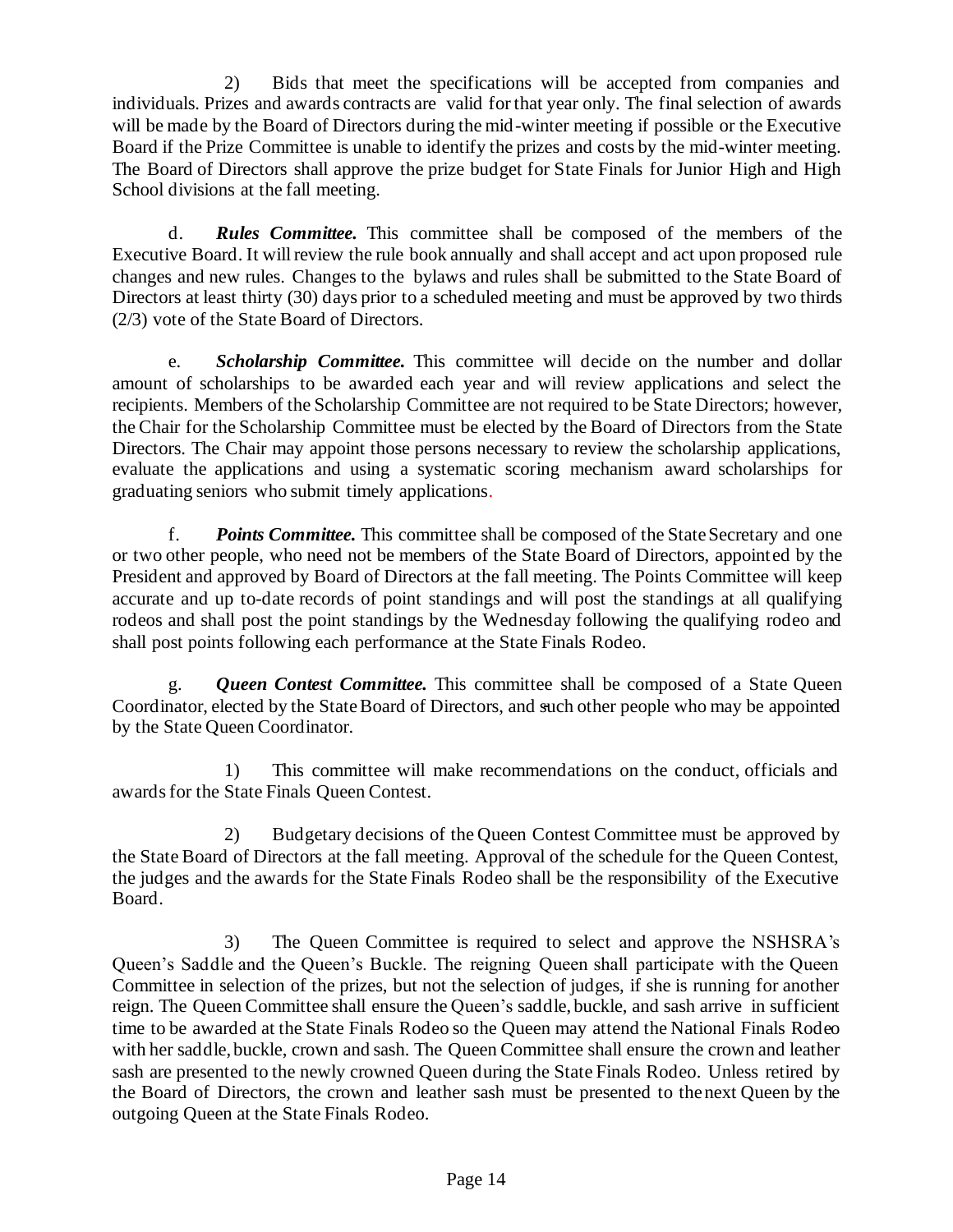4) In the event there is more than one (1) Queen Contestant, the First Attendant shall attend the Silver State International Rodeo, in Winnemucca, NV as Nevada's representative. To assist the First Attendant, she will be awarded a sash which identifies her as First Attendant.

h. *Grand Entry Committee.* The Grand Entry committee will be appointed by the President and shall consist of Board of Directors members and the National Director for Nevada for the high school division and the National Director for Nevada for the junior high school division. This committee will be responsible for assisting with and monitoring grand entries at the Junior High and High School State Finals and shall be responsible for assisting with and monitoring Nevada teams' participation in grand entries at the National High School Finals Rodeo and the National Junior High School Finals Rodeo.

i. *Eligibility Committee.* The Eligibility Committee shall consist of the President, the State Secretary and two other individuals, nominated by the President and confirmed by the Board of Directors, at the fall meeting. The appointed members should be familiar with the eligibility rules contained herein. In addition, one of the members must either have a member who is home schooled or be familiar with how home schooling operates.

### **ARTICLE VIII NSHSRA MEMBERSHIP**

Section 1. Membership in the Nevada State High School Rodeo Association is open to any student who is or has been enrolled in the 5th, 6th, 7th, 8th, 9th, 10th, 11th or 12th grade, in public school, private school or a home school program approved by the state of Nevada and who is in good standing and not under current suspension or expelled from any school district. Students must be under 20 years of age for high school and under 16 years of age for jr. high school at the start of the rodeo year. No Member or prospective Member shall be allowed to participate in any qualifying rodeo in this state until the prospective Member submits all the required documents required of all Members.

Section 2. Applications for Membership in the NSHSRA and NHSRA along with release forms and Membership dues and insurance payments signed by the member's parents or legal guardian shall be received bythe Secretary before the deadline to enter the qualifying rodeo identified in the Applicant's first entry. The Member is required to provide a copy of the Member's birth certificate at the time of application or may choose to show the State Secretary, at the Member's first qualifying rodeo, a copy of the Member's birth certificate establishing the Member's date of birth. The State Secretary shall indicate on the Member's application for membership that the Member is of appropriate age.

Section 3. A Member may choose to join a Member Association or file a written petition for independent status through their Regional Director. A member may also petition to join a Member Association in an area other than the Member's residence. The Member will providea written request to the Regional Director. A Director from the Member's actual Member Association and a Director from the Member Association the Member wishes to join, shall be invited to comment on the request. The Executive Board is not bound by the comments of the Directors but shall consider their comments before granting or denying such a request. Authorization by the Executive Board shall not be unreasonably withheld.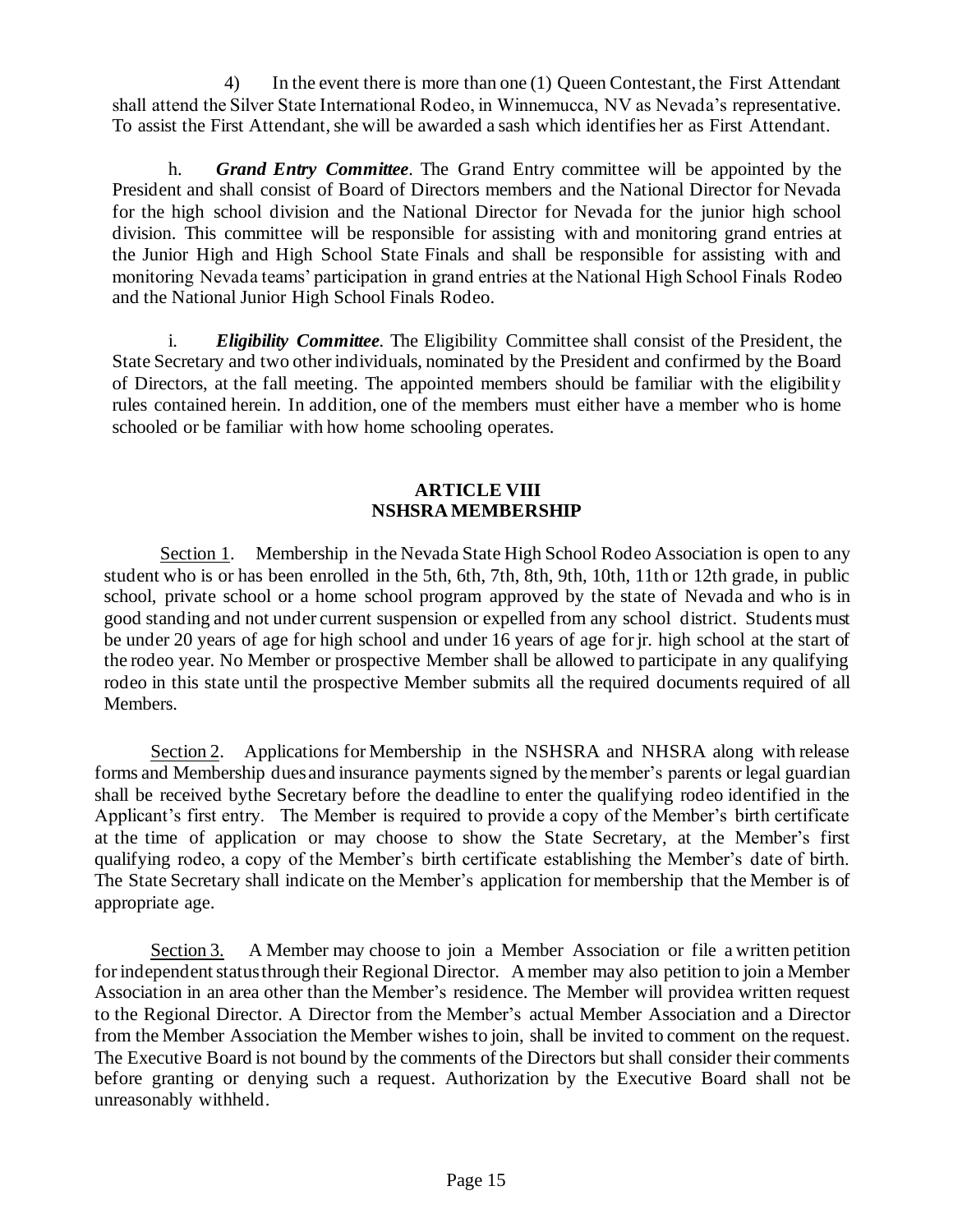Section 4. Any applicant for membership in NSHSRA who is a former member or prospective member, and whose (brother, sister, father, mother, step-father, step-mother, household member, aunt or uncle or legal guardian of the Member, or if the prospective Member ever sued) the NSHSRA, the NHSRA, or any of its affiliates and/or predecessors in interest shall not be granted Membership in the NSHSRA. The Executive Committee shall have the authority to determine if it is in the best interests of the NSHSRA to allow the membership. The Executive Committee shall have the sole and absolute right and discretion to require any reasonable term or condition upon the applicant, the members of the applicant's family as identified above, as a condition precedent to granting membership. Such terms and conditions shall be placed in writing and delivered to the applicant and/or appropriate family member(s). The applicant and the appropriate family member(s), as appropriate, shall be required to consent, in writing to the terms and conditions identified by the Executive Board before the applicant may participate in a qualifying rodeo in this state.

Section 5. Any applicant for NSHSRA Membership who has previously circumvented the residency, academic and/or conduct standards detailed in the NHSRA Rules and NSHSRA Rules (including the eligibility requirements) shall not be allowed membership status unless the Executive Board approves the application upon its sole and absolute discretion in writing.

Section 6. The Executive Board's failure to act upon a Membership Application before a prospective Member competes in a qualifying Rodeo is not a waiver that the Applicant satisfied all the Membership criteria or is not subject to an exception to Membership.

## **Rodeo Participation**

To be eligible to participate in a rodeo, a member must:

a. Before a member may participate in any qualifying rodeo during the fall season, the Member must provide the eligibility committee a true and correct copy of the Member's Second Semester Report Card, or transcript issued by the Member's school at the time of application for membership from the previous school year. The only exception to this rule is a member who is beginning the fifth grade.

b. Before a member may participate in any qualifying rodeo during the spring season, the Member must provide the eligibility committee a true and correct copy of the Member's First Semester Report Card or transcript issued by the Member's school no later than the date set by the Eligibility Committee and published on the NSHSRA's website.

c. Before a member may participate in the NSHSRA state finals rodeo, the Member must provide the eligibility committee a true and correct copy of the Member's progress report for the Second Semester issued by the Member's school and signed by an authorized representative of the school, at the time they check in for the state finals rodeo.

## **Academic eligibility**

Section 1. All Members must meet the following minimum criteria to be considered academically eligible to compete in the NSHSRA:

a. A member must be enrolled in two units of credit and be in regular attendance at school for each semester the Member participates in the NSHSRA, unless the Member graduates mid school year.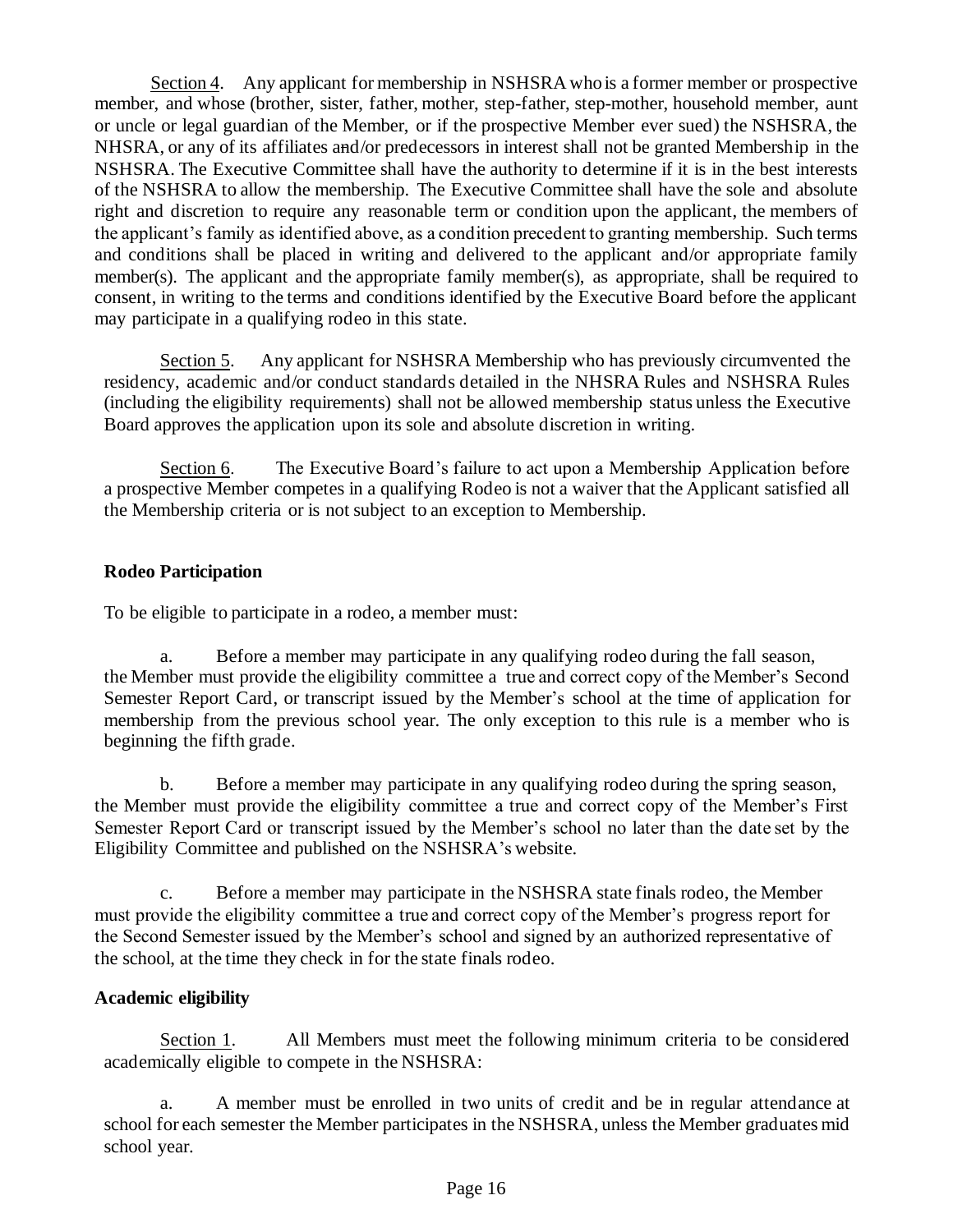b. A Member must pass a minimum of two units of credit the previous semester. Members failing to do this will be ineligible for one semester unless they are passing two units at the nine-week grading period, at which time they will be placed on weekly probation. If at any time during the probationary period the student receives a failing grade, he/she will become ineligible for the remainder of the semester without further recourse.

c. Course work outside of regular high school, including but not limited to, vocational, night, college and magnet school programs will count towards eligibility requirements.

d. Home school students must complete the NHSRA Home School verification form.

Section 2. School districts and/or the Eligibility Committee will continually monitor the academic progress of their members.

### Members:

a. must maintain a passing academic grade in all courses during the rodeo season. Progress must be checked a minimum of once every three weeks;

b. must maintain a 2.0 GPA in academics during his/her current and previous semester based on a 4.0 grading system. Members failing to maintain a 2.0 GPA will be ineligible until grades are checked at the next nine-week period;

- 1. 2.0 minimum GPA:
- a. Member must have maintained a minimum 2.0 GPA in academics during the previous semester using a 4.0 grading system.
- b. A Member who fails to attain a 2.0 GPA in academics the previous semester will be declared ineligible for the first nine-week grading period of the new semester.
- c. A Member whose GPA is below a 2.0 at the end of a semester and remains belowa 2.0 GPA at a nine-week progress check remains ineligible the remainder of the semester.
- d. A Member must have passed two units of credit and have accumulated a GPA of 2.0 even if there is an incomplete grade.
- e. If a member repeats a class during summer school, grades will be computed pursuant to the regulations of the specific school district. The summer school grade may be used as it best benefits the Member in the previous or current semester. Summer School grades may only be used one time for this purpose.
- f. A Member receiving an incomplete grade at the end of any semester has three weeks to make up the grade. The teacher or Eligibility Committee may decide upon a specified amount of time if less than three weeks, before accepting make-up work for anincomplete grade within the three-week period. After the three-week period, a permanent grade is issued which will then be used to compute the final grade. The student must be given a permanent grade after the three-week period. An incomplete grade will not be computed in the GPA for eligibility until the student has received the permanent grade. If the Member fails to complete the incomplete grade, the Member must still meet the 2.0 GPA requirement and two credits of this section.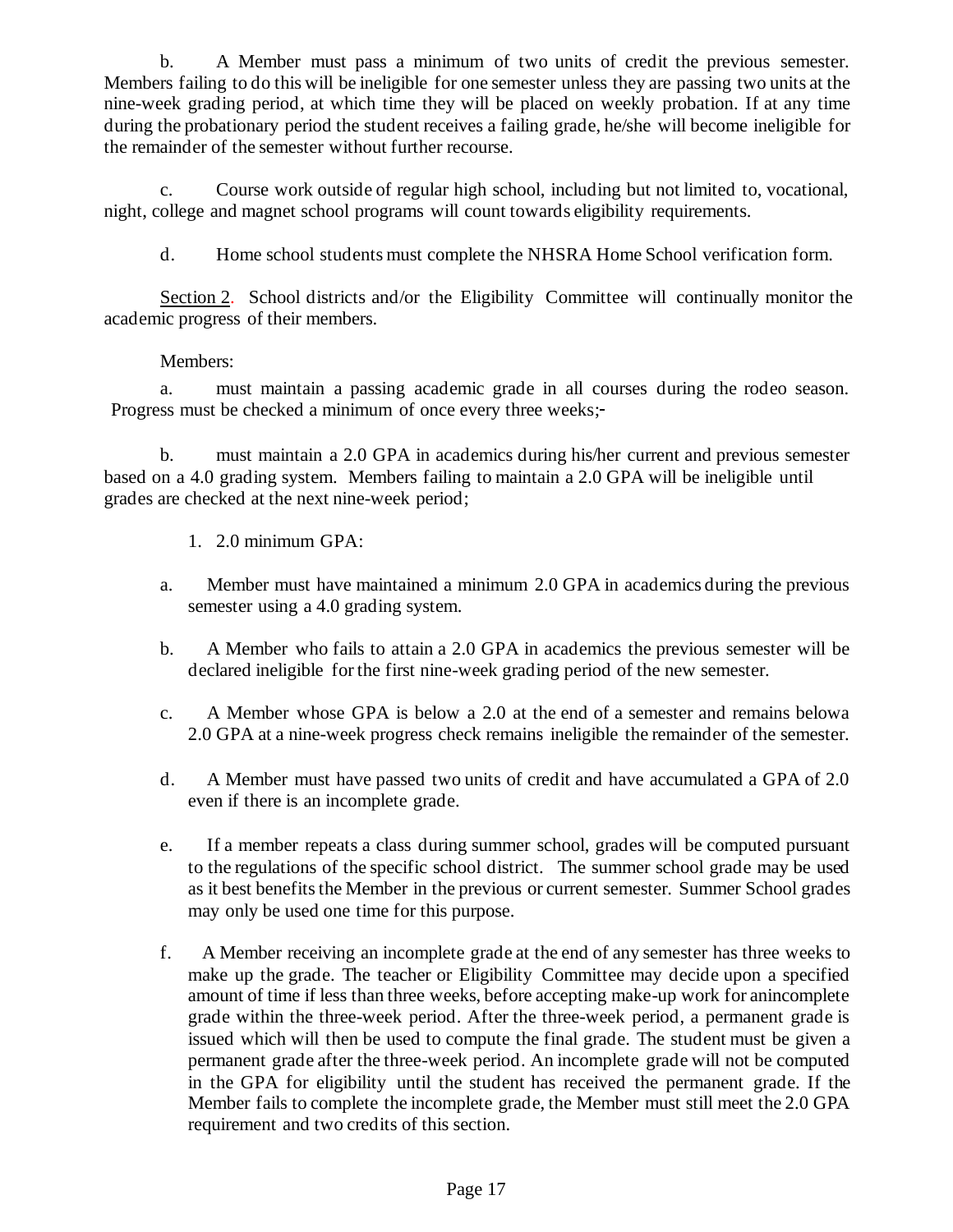## 2. "F" rule:

a. Members who are involved in rodeos or activities related to NSHSRA must maintain passing grades in academics during the semester grading period. The "f" rule only applies during the three-week progress checks.

b. A three-week check will be maintained by the Member's school and the Eligibility Committee will maintain home-school Members three-week check.

c. If a Member receives a failing grade, even if their cumulative GPA is above a 2.0 in academics at the three-week check, the Member shall be declared ineligible, placed on probation for a three-week grading period and may not have the upcoming eligibility form signed by his/her principal or the Eligibility Committee.

d. A Member who remains ineligible during an entire three-week grade check period is not entitled to another probationary period.

Section 3. Members failing to comply with providing requested documents by the specified dates set by the Eligibility Committee shall be:

a. For the first offense – disqualified from participating in the next scheduled NSHSRA rodeo.

b. For the second offense – disqualified from participating in the next three scheduled rodeo.

c. For the third offense – disqualified from participating in all of the NSHSRA's rodeos for the remainder of the rodeo season, including state finals.

d. The Eligibility Committee shall notify the Executive Board when a Member has failed to meet eligibility requirements and will be ineligible to compete. When a member has reached the second offense, the Eligibility Committee and the Executive Board shall meet, either personally or via telephone, with the Member and the Member's Director, if the Member requests such a meeting, in writing to the State Secretary, within five (5) calendar days of being notified of ineligibility under this Article. The purpose of this meeting is to determine if there is any reasonable action the NSHSRA can take to assist the Member in meeting eligibility requirements.

# **Academic eligibility requirements Public/Private School**

1. Before each rodeo the Member intends to compete in, the Member shall provide the State Secretary an eligibility form signed bythe principal or designee showing the conduct standards as adopted by the Member's school have been satisfied. The Member must be considered academically eligible at the time an eligibility form is signed by the principal or designee. If the Member is academically ineligible, **te**Member will not be allowed to compete in the qualifying rodeo or state finals rodeo for which the eligibility form is signed. The principal or designee shall not sign an eligibility form more than three (3) weeks prior to the entry closing for that qualifying rodeo.

a. Members whose school do not recognize rodeo as a sport, must submit to the Eligibility Committee and be approved by the Executive Board to use the Eligibility Committee to sign entries.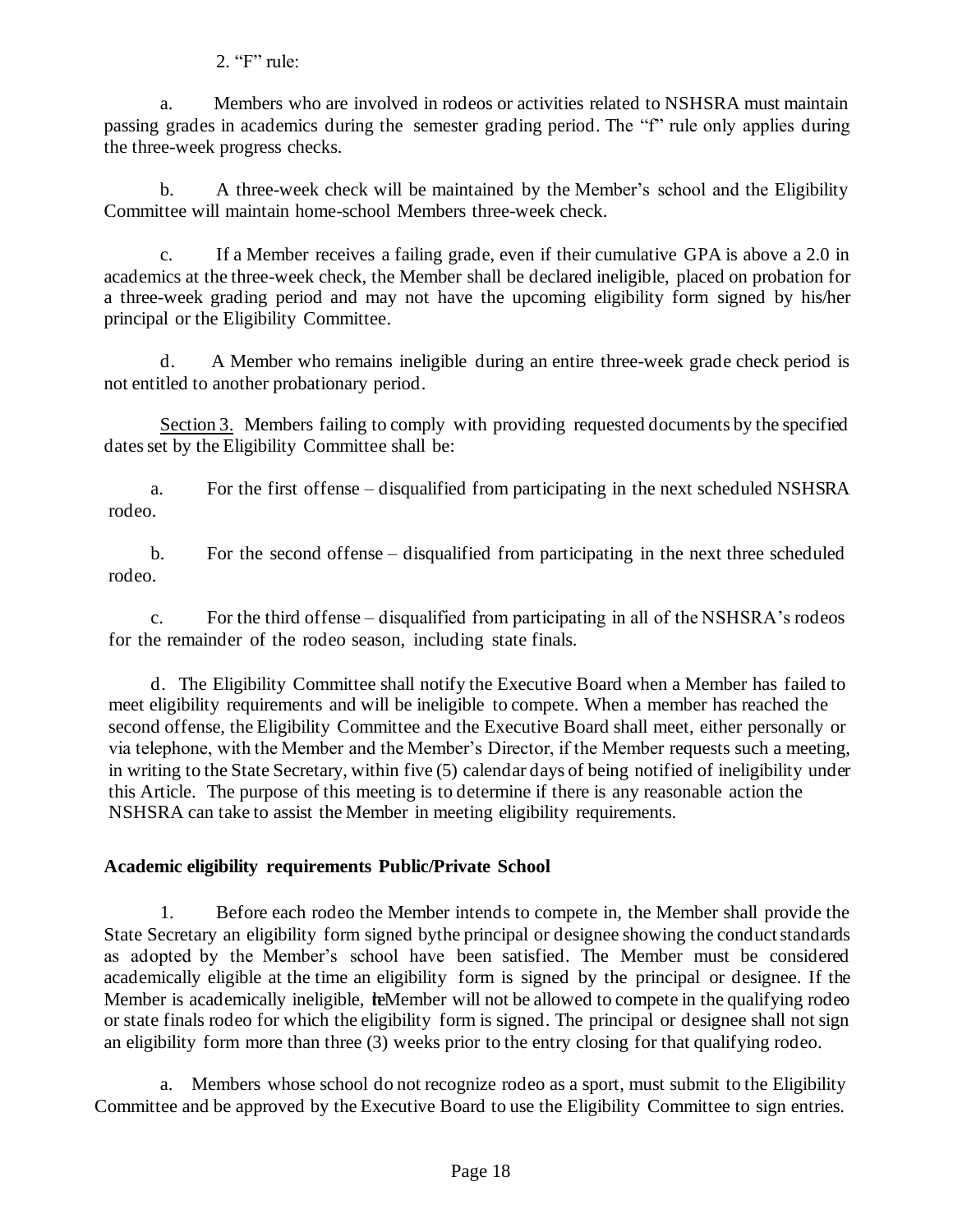Members approved to have the Eligibility Committee sign entry forms, must submit dated progress report, report card or transcript to the Eligibility Committee at the time of the scheduled eligibility check for home schooled Members and public/private schooled Members.

 2. For Members attending a school or educational program without a principal or Principal's designee available to sign an eligibility form for NSHSRA eligibility, including but not limited to home schooled Members, the Eligibility Committee may sign the Member's eligibility forms provided the Member provides the Eligibility Committee:

a. Sufficient written evidence the Member's school or educational program will not verify the Member's NSHSRA eligibility by signing eligibility form; and

b. Any other document the Eligibility Committee may reasonably request to verify the Member's NSHSRA eligibility including but not limited to proof of satisfactory progress; and

c. Members must be physically attending a school offering courses which satisfy high school graduation requirements or junior high/middle/grade school requirements for the state of Nevada, to be eligible to participate in the NSHSRA qualifying rodeos.

d. Members who are not physically attending a public or private school four to five days a week are still considered a public/private school NSHSRA member if their academic program is associated with an actual public/private school.

## *Home School Members*

A member who is home schooled must prove by a preponderance of evidence the Member is signed up for, is attending and making satisfactory progress in, and is currently passing the equivalent of 2 units of credit per semester and maintains a 2.0 GPA, to be academically eligible to participate in NSHSRA rodeos. The NHSRA home school verification form must be completed and filed with the NSHRA before;

1. The eligibility committee will post on the state's website, eligibility checks and due dates for delivery of the eligibility checks, for all home-schooled members.

2. Home-schooled Members shall submit required information three weeks prior to the first scheduled rodeo of the season, and continue with the three (3) week eligibility checks through state finals.

- 3. Home-schooled Members must submit the following for eligibility:
	- 1) a list of current enrolled classes;
	- 2) the percentage of progress in each enrolled class;
	- 3) the name and date on the progress report, report card, or transcript that is specified to submit at the time of eligibility check; and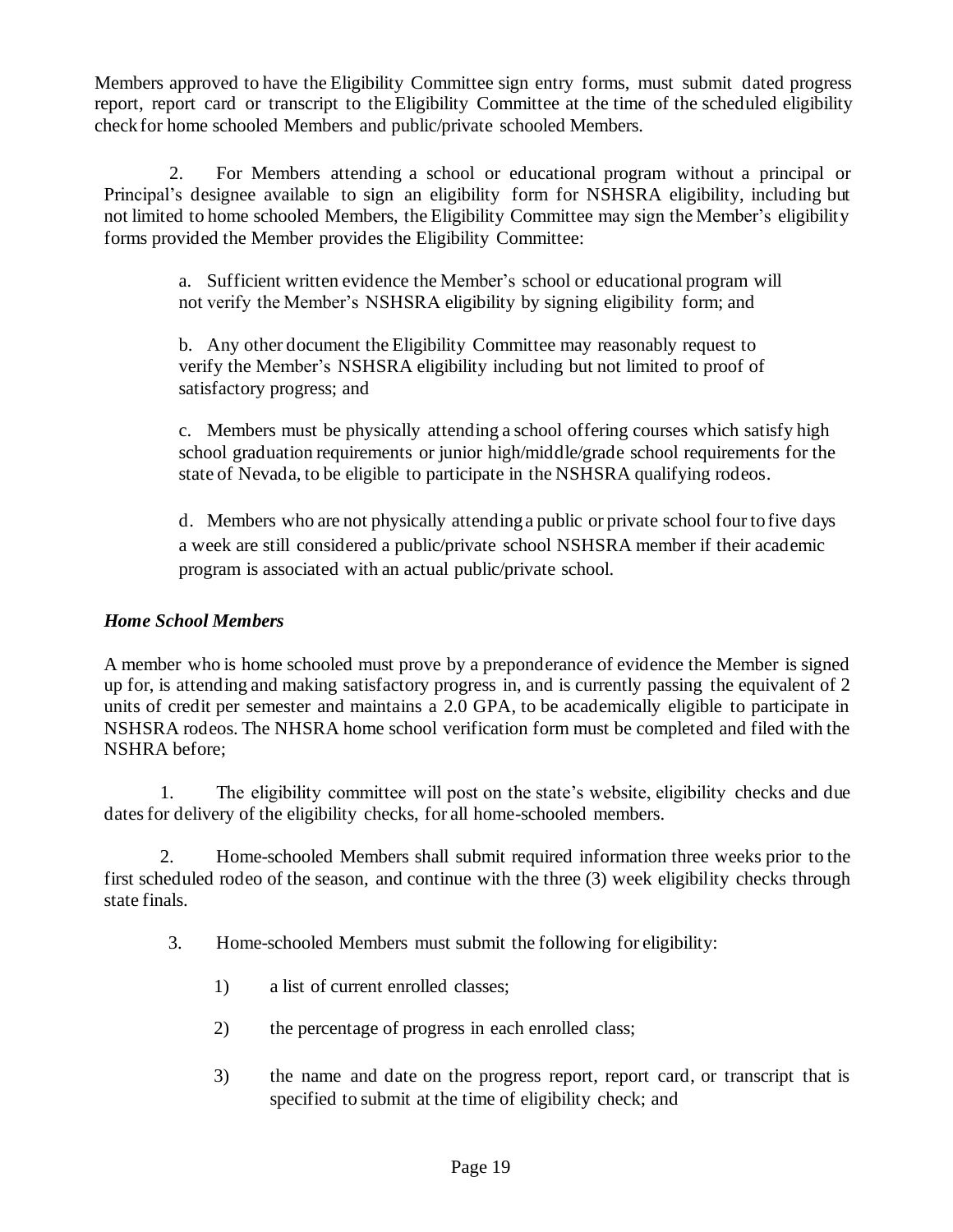4) any other document(s) the eligibility committee may reasonably request to verify the member's eligibility.

#### **General**

Members are responsible for acquiring information needed to participate in activities or rodeos with NSHSRA, including but not limited to, NSHSRA bylaws, NHSRA rules, attending mandatory meetings, reading posted information on website, emails and phone messages.

Section 1. Members of NSHSRA shall not falsify a report card, transcript, eligibility form, or entry blank. A member who falsifies or attempts to falsify a report card, transcript, eligibility form or entry blank shall be suspended for the balance of the rodeo season. The Member shall be notified by the Executive Board, in writing, following an investigation by the Eligibility Committee and confirmation of falsification of eligibility documents, that the NSHSRA is taking this action. The Member may reapply the following year for membership.

Section 2. Those students who plan to graduate early may submit a written request to the State Secretary who shall forward the request to the Executive Board to continue to compete in the NSHSRA after their early graduation. The Executive Board may grant permission for the Member who is graduating early to continue to compete in the NSHSRA for the remainder of the season. Permission may be granted via email. The Executive Board shall not unreasonably deny the request. Once the Member has graduated early, they shall not be required to comply with grade checks.

Section 3. A Member who drops out of school at any time during a semester, for any reason, is ineligible to compete in the NSHSRA, until he/she re-registers for classes meeting the NSHSRA's requirements.

Section 4. If the situation arises involving a mistake by a teacher or the Eligibility Committee, the Member will regain his/her eligibility immediately providing the member can provide proof of the mistake. The principal or the Eligibility Committee will make this decision.

Section 5. Any Member or Member's parent(s), step parent(s), brother, sister, household member, aunt or uncle or legal guardian, or if the Member files suit or commences an action against the NSHSRA, its affiliates, sanctioning body or officers and/or Directors shall lose its rights as a NSHSRA Member upon the commencement of any such action. The Member shall be responsible to pay the costs and attorney's fees of the NSHSRA incurred in defense of the suit or action upon a finding in favor of the NSHSRA on any claim.

### **ARTICLE IX NON-MEMBER PARTICIPATION**

Section 1. Non-members may participate in one rodeo per year without joining the NSHSRA and NHSRA provided the non-member:

a. submits Twelve Dollars (\$12), plus the same event fees as a member and an executed National Minors Release, to the State Secretary;

b. submits a completed state member application with "NON-MEMBER" indicated prominently on the form;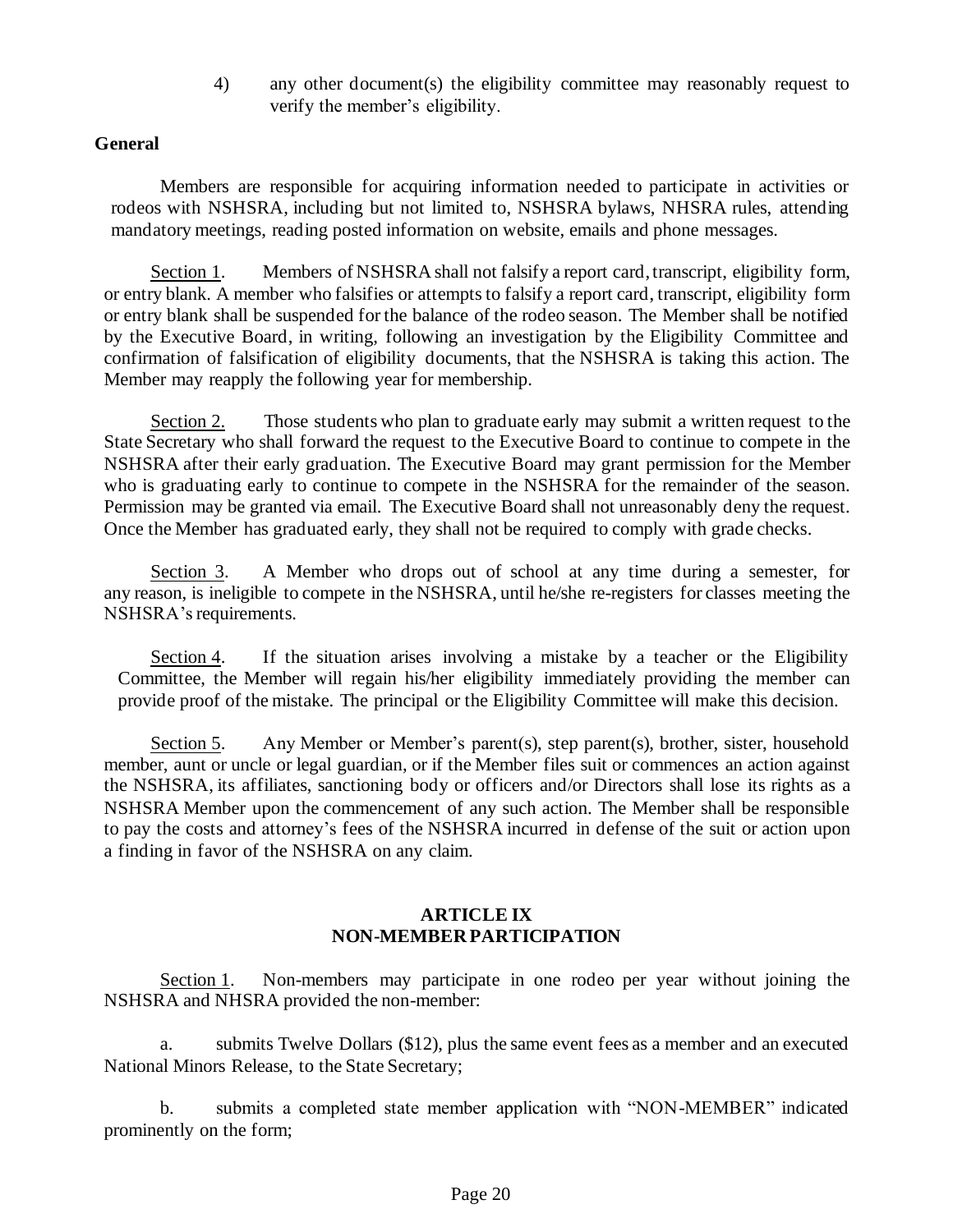c. provides proof of NSHSRA eligibility as required by Members; and

d. The State Secretary receives the National release, eligibility form and application not less than two weeks prior to the qualifying rodeo being entered to guarantee eligibility.

Section 2. Non-members may receive prizes but will not receive points.

Section 3. A Member team roping partner of a non-member will not earn any points while competing with a non-member.

Section 4. If a non-member decides to join the NSHSRA and NHSRA after competing as a non-member, all membership and insurance fees shall be paid and the twelve dollar (\$12) paid will not apply toward the Membership obligations.

### **ARTICLE X GENERAL MEMBERSHIP MEETINGS**

Section 1. An annual meeting of the Members of the Association will be held in conjunction with the State Finals Rodeo to elect Student Officers for the coming year.

Section 2. Additional general membership meetings may be called by the Student President with the approval of the Board of Directors or the Executive Board.

Section 3. All NSHSRA Members, in both divisions, in good standing, shall have voting privileges, at General Membership Meetings.

## **ARTICLE XI STUDENTSTATEOFFICERS**

Section 1. A Student President, Vice-President, Secretary, Public Relations Officer and a Junior High Representative shall be elected at the NSHSRA State Finals Rodeo and must reside in the state of Nevada.

Section 2. Prospective Student Officers must declare their candidacy with their NSHSRA State Finals Rodeo Entry Blank.

a. All Members attending the NSHSRA State Finals Rodeo, including the Junior High division, shall have the right to vote independently, for each of the student officer positions, except that the junior division shall be the only division to vote for the Junior High Representative.

b. All candidates for Student State Office shall be introduced and provided the opportunity to speak to the membership at the mandatory meeting of the competitors.

c. Each Member shall have one vote for each Student State Officer position, and shall indicate their selection on a form provided by the State Secretary at the time of signing in for their respective state finals rodeo to be turned in by a designated date during the state finals.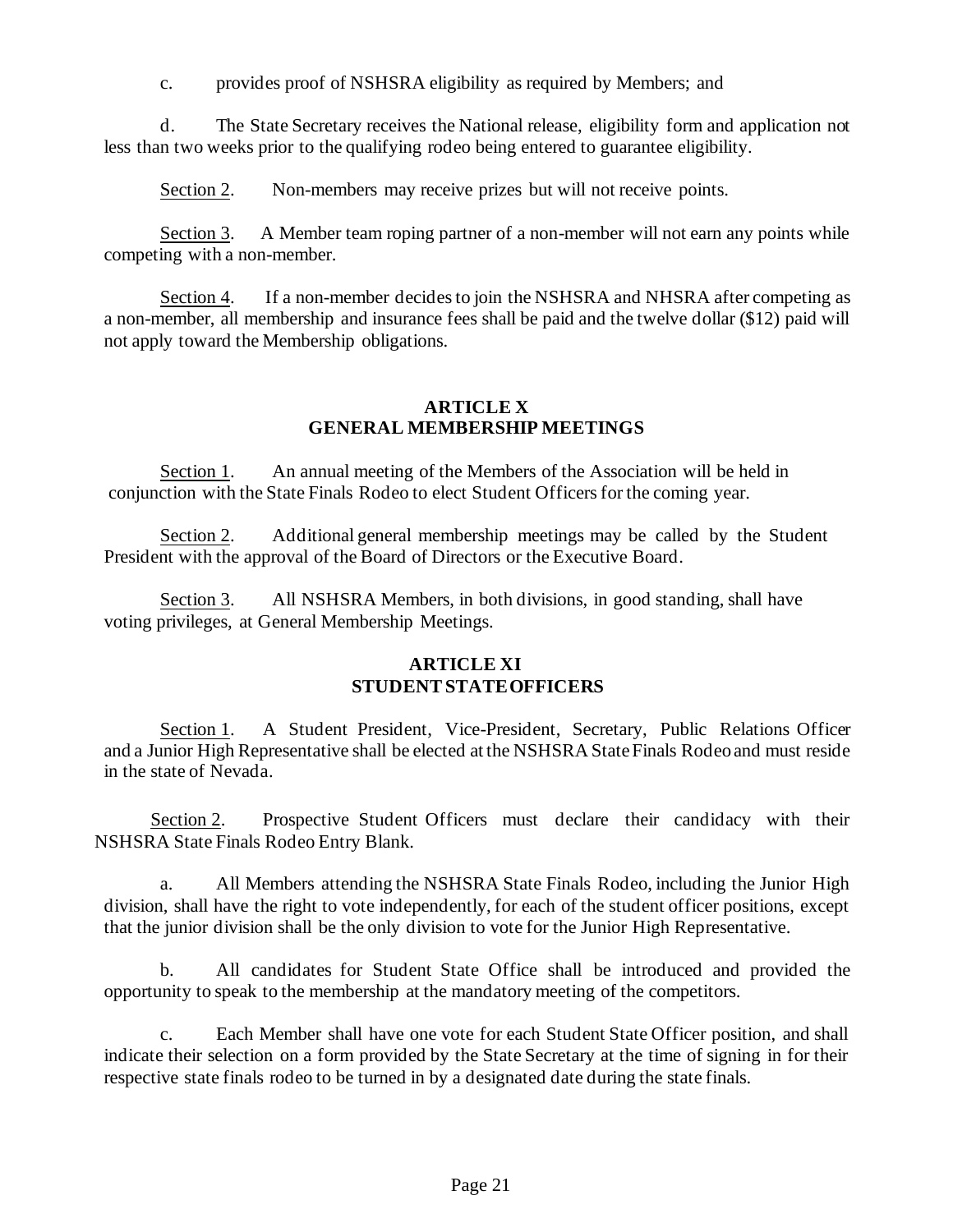- 1. The Member shall then, on the reverse side of their ballot, place their state finals back number. The ballot shall be folded in half so as not be viewed by anyone, placed in a designated box for collecting ballots located in the state finals office.
- 2. The State Secretary shall maintain the ballots in a secured location. After all Members have been afforded the opportunity to submit their ballot, and at the time and date designated by the State Secretary, all ballots must be turned in.
- 3. The State Secretary and the National Director from Nevada for the High School Division shall count and tally the ballots.

d. The National Director from Nevada for the High School Division shall announce at the awards ceremony who the new student officers shall be. The Student Officers shall be immediately seated following the awards ceremony and shall take on their respective roles thereafter.

Section 3. All Student Officers and the Queen shall be seated at meetings of the Board of Directors and shall each have a vote.

Section 4. The Student President shall be a member of the NSHSRA Executive Board. In the absence of the Student President, the Student Vice-President may serve as his/her substitute on the Executive Board.

#### **ARTICLE XII STUDENTEVENT DIRECTORS**

Section 1. Student Event Directors shall be elected or appointed for each event. Event directors must be elected by or appointed from contestants entered in that event. The duties of student event directors are to:

- a. Know and understand the rules of the event they are serving as director for;
- b. Closely observe all phases of the event when it is in progress;

c. Note in writing on the Event Directors sheets any penalties or disqualifications given to the contestant during their run; and

d. Serve as the liaison between contestants and officials in cases where a question, problem or complaint arises.

#### **ARTICLE XIII CONTRACTS/FINANCES**

Section 1. The Executive Board must approve all contracts and may authorize any officer or agent of the NSHSRA to enter into any contract or execute and deliver any instrument in the name of and on behalf of the NSHSRA.

Section 2. All NSHSRA checks will require two signatures, except checks used to pay the day-to-day office expenses, such as office supplies, telephone, postage, national dues, national insurance, etc.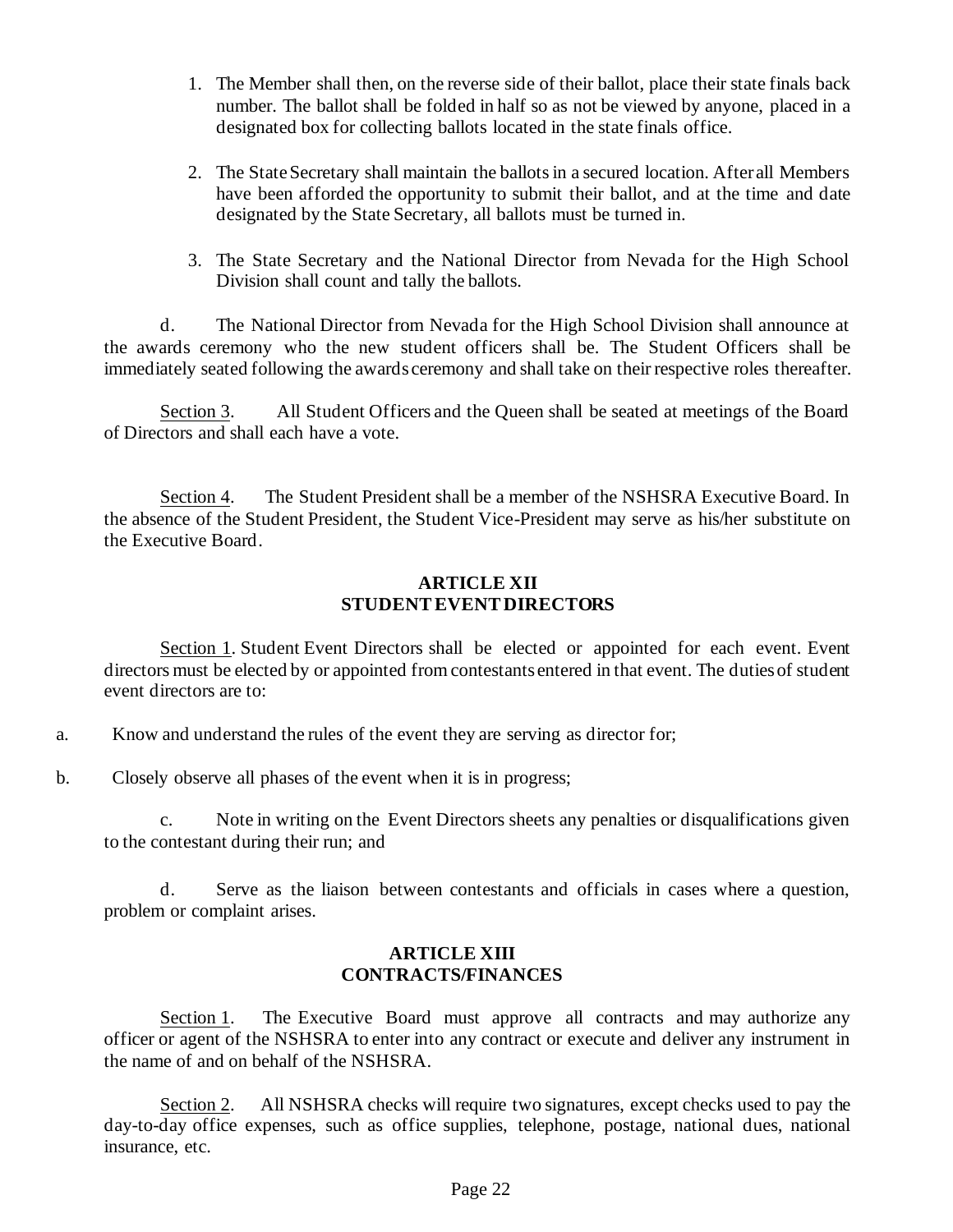Section 3. Any and all legitimate expenses for the Secretary or Treasurer, made at the expense of the NSHSRA, must be approved by the Board of Directors or the Executive Board.

## **ARTICLE XIV QUALIFYING RODEOS**

Section 1. Qualifying Rodeos shall be conducted annually under the rules and regulations set forth in the NHSRA and NSHSRA Rule Books. The Board of Directors must approve the number of Qualifying Rodeos and their respective dates at the Fall Meeting. The Member Association has the sole discretion to determine what its prize structure shall be, but must indicate on the activity form the prizes it will award. If the stock contractor hired by the club gets a fine for any reason, the club will keep all the fines. Each club is responsible for getting the barrier box from the previous club and making sure they have sufficient supplies for their rodeo. The state will provide the neck rope string, the barrier string, breakaway string, ribbon for ribbon roping and rubberbands.

#### **ARTICLE XV GENERAL RULES**

Section 1. Each qualifying rodeo host committee will appoint its own Safety Inspector.

Section 2. The NSHSRA has a centralized system for Members to enter into qualifying rodeos. The Secretary and points keepers for the NSHSRA shall update the points no later than Wednesday following the qualifying rodeo.

Section 3. The number of qualifying rodeos that can be held in Nevada each year will be reviewed annually by the Board of Directors. The NSHSRA Board of Directors shall make reasonable attempts to schedule rodeos to prevent back-to-back qualifying rodeos being scheduled. The decision of the Board of Directors is final. In exceptional circumstances arising after the schedule has been approved by the Board of Directors, the Executive Committee may adjust the schedule. The Executive Committee, through the State Secretary shall notify the Member Associations and Members of the reason for adjusting the schedule.

Section 4. NSHSRA qualifying rodeos will not be held in conjunction with another event or rodeo (including any jackpots), without permission from the host committee. Rodeo livestock brought in for the qualifying rodeo shall not be utilized for any other event, including a jackpot, during the qualifying rodeo weekend for which they were engaged.

Section 5. A State Assessment will be collected from each qualifying rodeo to be used to pay for awards at the State Finals Rodeo. The amount of the assessment will be reviewed annually.

Section 6. Photographers and other concessions and commercial enterprises must obtain permission from that qualifying rodeo's host committee to take pictures, exhibit, and display or sell their wares or products at each rodeo.

Section 7. If buckles are awarded at a qualifying rodeo for first place in one event, buckles must be given to first place in all events.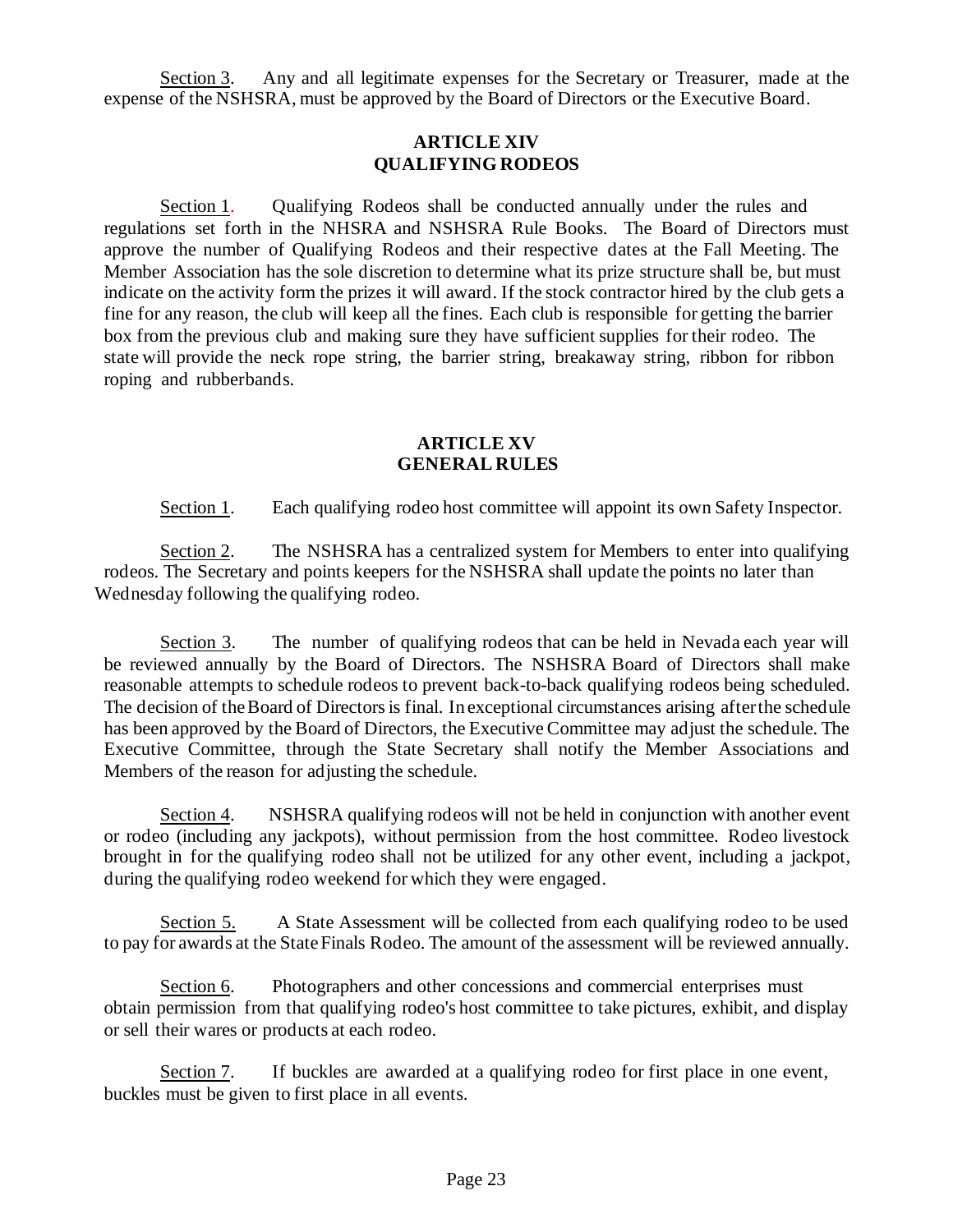Section 8. Not more than two (2) Member Associations' cuttings and reined cow horse competitions may be held at any one qualifying rodeo. Boy's cutting and Girl's cutting will be treated as two separate events. If the decision of the Board of Directors is to have mandatory cutting and/or reined cow horse competitions, it shall be the decision of the qualifying rodeo if they wish to join with another Member Association to hold the cutting and/or reined cow horse competitions. Cutting and reined cow horse competitions shall be required to be held on a qualifying rodeo weekend.

Section 9. There will be a \$25 fine assessed for all bad checks. The fine will be paid to the Member Association holding the bad check and:

a. any Member who issues a bad check will be put on a Cash, Money Order or Cashier's Check only basis for the remainder of the rodeo season; and

b. a member will not be allowed to rodeo until all fees and fines owed to the NSHSRA and host Member Association have been paid and the State Secretary has been notified,

Section 10. Directors will be required to submit an activity sheet and certificate of insurance to the State Secretary at least thirty (30) days prior to the qualifying rodeo; and

Section 11. Any grievance at any Qualifying Rodeo or the State Finals Rodeo must be submitted to the rodeo Secretary in writing specifically detailing the grievance and citing the NSHSRA or NHSRA Rule(s) governing the grievance accompanied by a deposit of \$50.00. If the grievance committee finds against the aggrieved Member, then the \$50.00 shall be deposited in the NSHSRA Crisis Fund. If the grievance is supported by the facts and the applicable NSHSRA or NHSRA Rule, the appropriate remedialaction shall be taken, if available, and the deposit returned to the Member.

Section 12. Vet/med out. Any contestant who draws out of a rodeo after the draw has been posted will need a veterinarian or doctors release before competing again. Contestant will owe office fees. Draw outs or turn outs without a medical or veterinarian excuse will owe all fees before competing again.

### **ARTICLE XVI STATEFINALSRODEO**

Section 1. A State Finals Rodeo for both High School and Jr. High School shall be conducted annually under the same rules and regulations as set forth in the NHSRA and the NSHSRA Rule Books.

Section 2. *Eligibility***.** To be eligible to participate in any event at the State Finals Rodeo:

a. a member must have participated in that event in at least three (3) qualifying rodeos unless the event was not offered at three (3) qualifying rodeos(e.g., shooting sports, Queen Contest) as announced at the fall meeting each year; and

 b. a queen contestant must enter at least one other rodeo event at the State Finals Rodeo and must have participated in at least three (3) qualifying rodeos in that event; and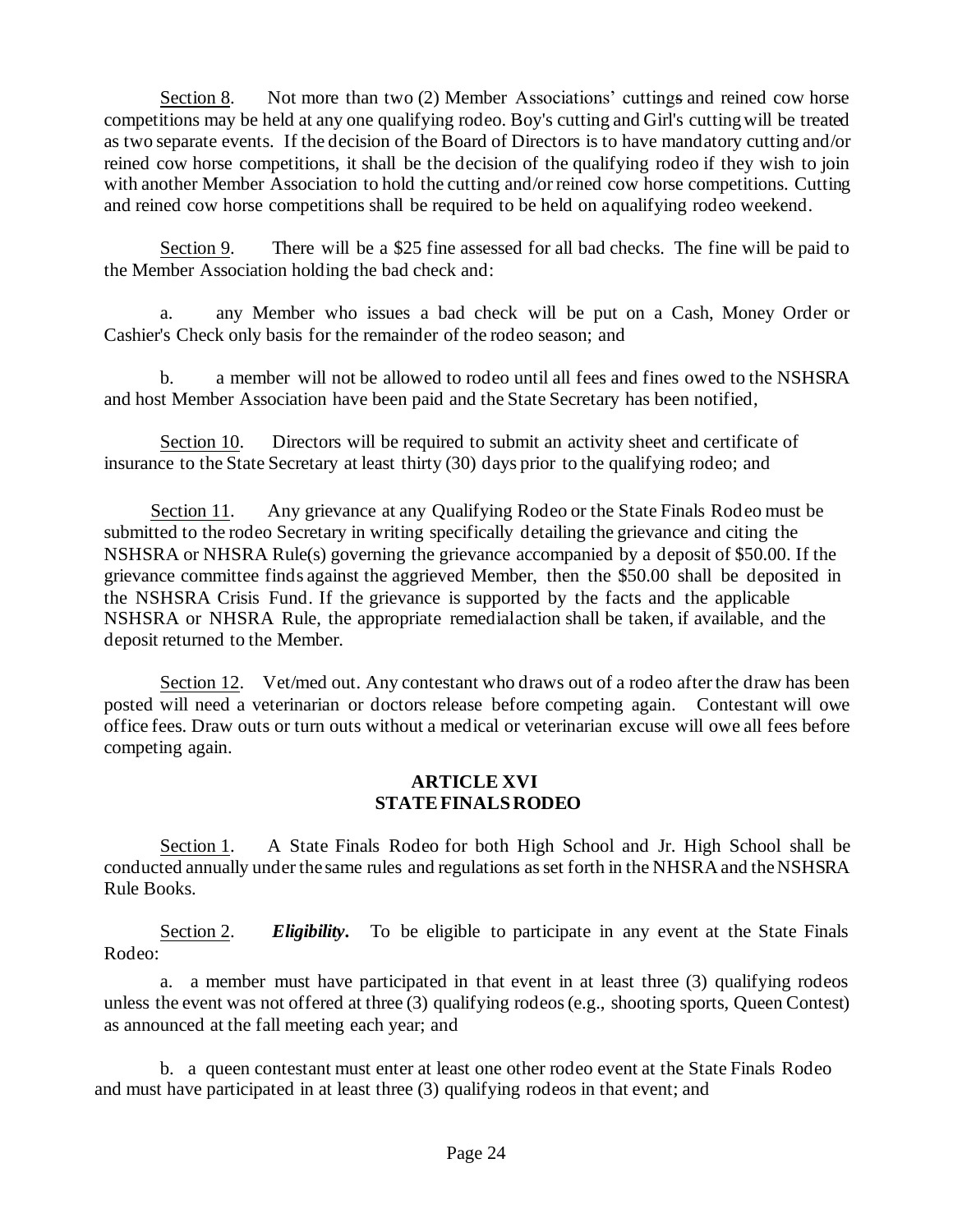c. for those members who only participate in shooting sports, it will be decided by the Board of Directors at the fall meeting what the requirements for that year will be.

Section 3. *Conduct***.** The NSHSRA and the NSJHSRA State Finals Rodeo shall:

a. consists of two (2) full go-rounds and a top fifteen (15) short go in all events

## Section 4. *Rodeo Site and Miscellaneous State Finals Rodeo Rules***:**

- a. The NSHSRA State Finals Rodeo shall:
- 1) a location decided on by the Board of Directors from bids received from counties interested in hosting the state finals;
- 2) The Board of Directors will approve a schedule for the state finals;
- 3) Require two (2) arenas located side by side directly in front of the main grandstand with a central sound system; and
- 4) The State shall provide the Secretary, Treasurer and two (2) points keepers adequate space for these individuals to perform their work

Section 5. *Awards*

a. Awards will be provided by the State Association and shall be awarded to at least four places in each event, unless there are not enough contestants in that event.

b. National finals qualifier jackets and shirts will be given as prizes and will be charged as an expense to the State Finals Rodeo.

c. High School National Qualifiers must participate in at least three activities while attending the High School National Finals Rodeo to be eligible to receive funds from the State Association. Activities would include but are not limited to: The Nevada Team picnic (mandatory), the volleyball tournament, flag bearer for grand entry, student event director, attend any part of the Queen contest, or any other activities approved by the National Director. In addition, it is mandatory for any team member who wins an award during the National Finals Rodeo, to attend the awards ceremony. Any exceptions would have to be approved by the National Director. Any team member not fulfilling this obligation will forfeit their state travel funds. Forfeited money will go into the scholarship fund.

d. Junior High National Qualifiers must participate in at least three activities while attending the Junior High School National Finals Rodeo to be eligible to receive funds from the State Association. Activities would include but are not limited to: The Nevada Team picnic (mandatory), the volleyball tournament, flag bearer for grand entry, student event director, or any other activities approved by the Junior High National Director. In addition, it is mandatory for any team member who wins an award during the National Finals Rodeo, to attend the awards ceremony. Any exceptions would have to be approved by the Junior High National Director. Any team member not fulfilling this obligation will forfeit their state travel funds. Forfeited money will go into the scholarship fund.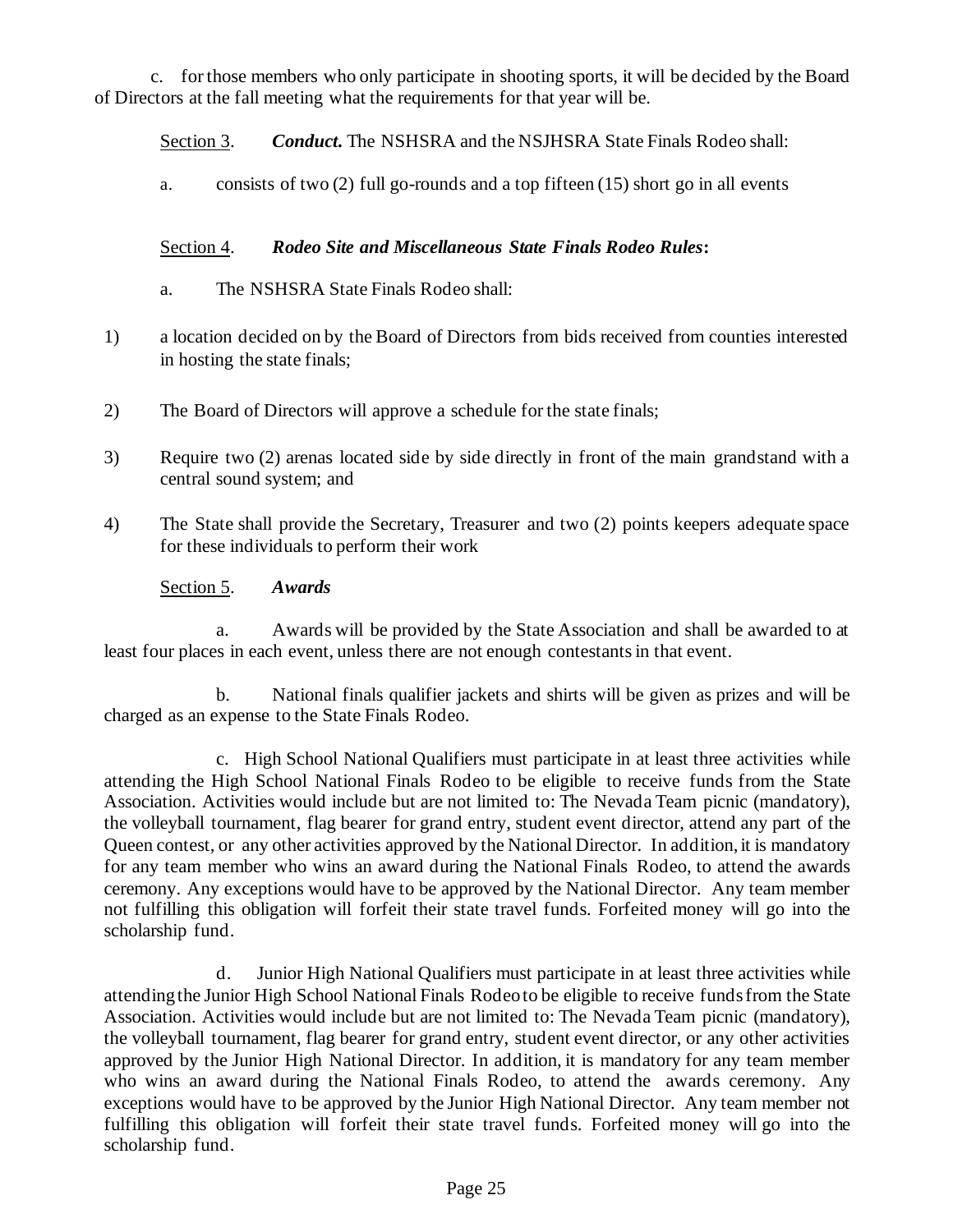e. Scholarships must be redeemed by the start of the school year, two years after graduation from high school. The Board of Directors will consider special requests for exemption from this rule.

## Section 6. *Responsibilities of the NSHSRA Association*

a. The Executive Board will be responsible for securing the rodeo grounds, arranging for camping and horse stalls, for securing appropriate shooting facilities and NRA certified range masters, local advertising and local promotion, equipment and personnel for maintenance of the grounds, water truck, tractor with attachments for working the arena, ambulance, concession stands, dances and admission gate personnel.

1) The State Directors will be assigned duties to assist with working the state finals rodeo and shall help provide volunteers to assist in running the rodeo, including stock handlers and sorters, barrel setters, pole setters, and gate personnel for both arenas.

2) The Executive Board shall be responsible for locating appropriate facilities at or near their rodeo facilities to conduct the cutting and reined cow horse Competitions and for locating and approving cattle for the cutting and reined cow horse competitions.

3) The Executive Board along with the State Queen Coordinator shall have the state secretary input judges scores and the points keeper will audit the score sheet to certify the Queen Contest scores.

b. All officials, including flaggers, judges, chute bosses, timers, timekeepers, goat holders, arena directors shall be appointed by the Executive Board and approved by the Board of Directors no later than the first of May each year, with the Executive Board providing an initial list at the mid-winter meeting for discussion with the full Board of Directors. Unless it is not possible, no cutting or reined cow horse judge who has judged the competitors during the season, should be selected to judge at the state finals rodeo.

c. The State Board of Directors shall select the stock contractor, and approve the pickup men and bull fighters at the mid-winter meeting. The NSHSRA is not required to accept the lowest bid for the combined state finals rodeo. The State Board of Directors shall, by majority vote, select the stock contractor who, in their opinion will provide the best stock for the best price. Nonresponsive bids shall not be accepted or considered by the Board of Directors.

d. The Treasurer shall provide an interim financial statement of the NSHSRA State Finals Rodeo to all Directors and Officers at the fall meeting with a final financial statement by the mid-winter meeting.

## **ARTICLE XVII POINT SYSTEM**

Section 1. Qualifying Rodeos. Points will be awarded to 10th place at qualifying rodeos. First place will receive 10 points; Second place, nine points; third place, eight points; and so, on down to one point for 10th place.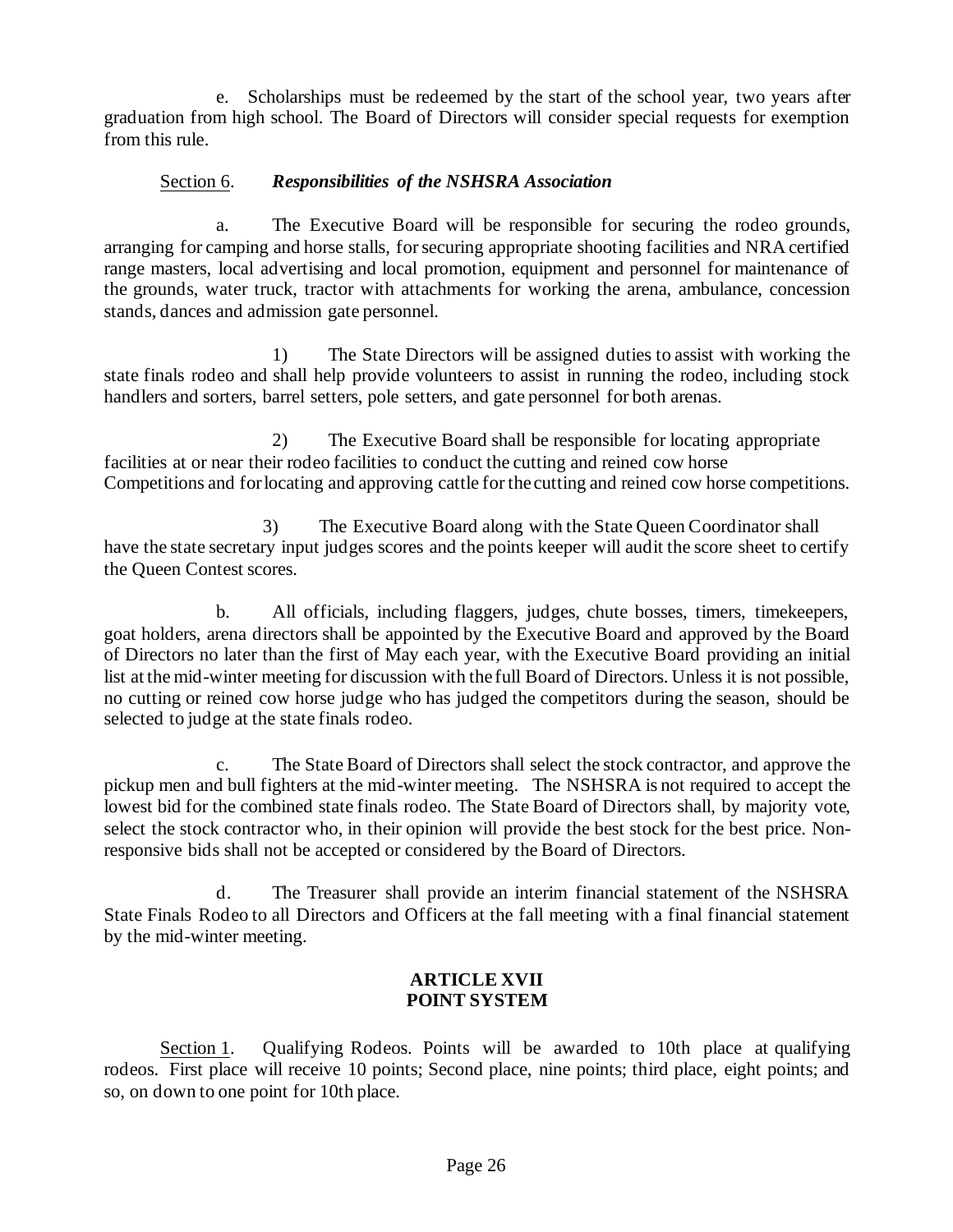Section 2. State Finals Rodeo. State finals points formula will be decided annually by the Board of Directors prior to the start of the qualifying rodeo season and must offer 10 more points than the maximum carried into state finals per NHSRA rules.

Section 3. The number of rodeos, from which points can be accumulated, will be decided annually by the Board of Directors during the fall meeting and will be approximately onethird of the total number of qualifying rodeos.

> a. The top fifteen competitors with the most combined accumulated points, plus points earned in the first two (2) go-rounds at the state finals rodeo, will compete in the final go-round in every event.

Section 4. The top four contestants with the highest number of accumulated points, plus points earned in all three (3) go-rounds at the State Finals Rodeo in their respective division, in each event (including ties) plus the Queen will qualify to compete in the National Finals Rodeo in their respective division.

Section 5. The All-Around Cowgirl and the All-Around Cowboy of the year in their respective division, will be decided using the above point system. The Girl Rookie and the Boy Rookie of the year, in their respective division, will be the first-year girl and the first-year boy who earned the most points, based on the above point system, regardless of the grade they are in at school.

Section 6. In order for accumulated points to count towards all-around and rookie awards, the contestant must enter those events at the State Finals Rodeo.

Section 7. Points will not be awarded to anyone who is not a member in good standing. In such cases, and in cases of disqualification, contestants will not be moved up in point standings.

Section 10. Points not earned will not be awarded, and will become dead points.